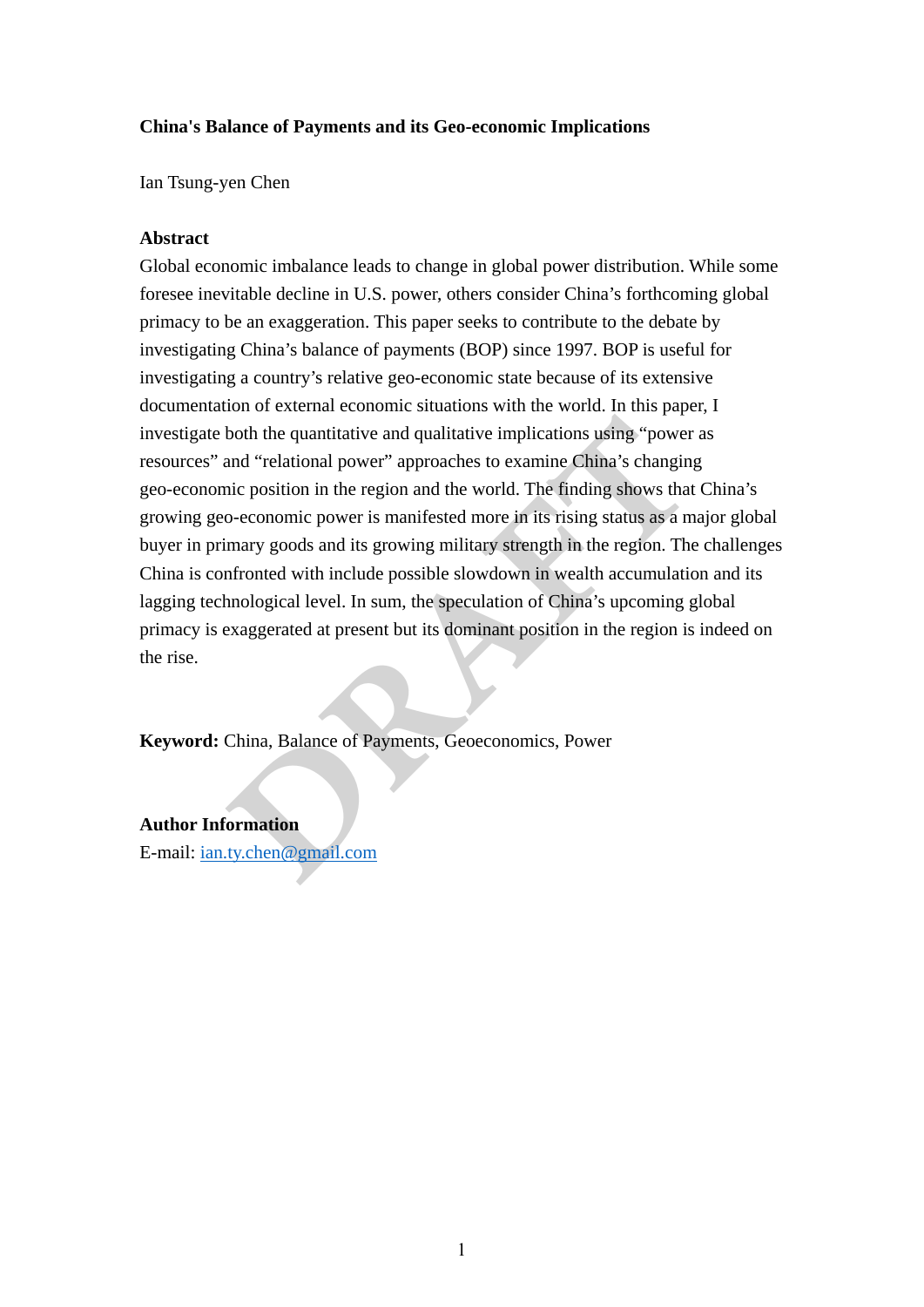# **1 Introduction**

**I Introduction**<br>The unequal distribution of national current account balance and indebtedness is<br>an important phase photo good involuted include the international affects. How such<br>problem will change the global geocenor The unequal distribution of national current account balance and indebtedness is an important player in the global imbalance issue in international affairs. How such problem will change the global geo-economic landscape is thus pressing for national governments. In the U.S. declinist camp, China is seen as the biggest winner for accumulating abundant financial resources through its huge earnings from trade surplus and large amounts of foreign reserves. The U.S., on the contrary, is considered by many a loser whose global influence is diminishing. Speculation toward the change of power distribution around the world, as a consequence, revolve around the idea that Beijing will soon approach, or even surpass, that of Washington. China will use abundant capital to build up its military capability and leverage its place as a major creditor to make its military and economic statecrafts. With this, the U.S. will be at a disadvantage to fend off China's global influence. Such view emphasizes the relative quantitative strength China possesses (Subramanian, 2011; Xinbo, 2010). The alternative view, however, does not foresee the decline of the U.S. significant enough for China to soon catch up. Such perspective emphasizes the U.S. advantage in terms of qualitative capabilities in military force, innovation, domestic governance, and financial strength. In short, not only does China fall short in innovation and efficiency to effectively flex muscles, but the current structure of high economic interdependence will incur great cost to China should it start economic statecraft. The U.S.'s large domestic market for imports and the dollar's global privilege can shield it from China's quantitative growth (Beckley, 2011; Drezner, 2009).

This paper seeks to contribute to the debate by investigating China's balance of payments (BOP) since 1997, the year the Chinese government began to report its BOP according to the current IMF's instructions. BOP is useful for investigating a country's geo-economic situation in the world. For example, if a country enjoys current account surplus, the rest of the world is paying more to that country's exports, which in a sense relatively weakens the world's financial position. In order to make a more comprehensive view that includes factors argued by both sides of the debate, I examine China's BOP with consideration of both quantitative and qualitative implications. The quantitative aspect is checked using the "power as resources" approach that puts emphasis on the absolute amount reported in the BOP. The qualitative aspect is addressed from a "relational power" perspective that stresses the structural relationship between China and other countries. Both approaches will also be investigated within both global and regional contexts. The finding shows that China's growing geo-economic power manifests more in its surging status as a major global buyer in primary goods and its growing military strength in the region. The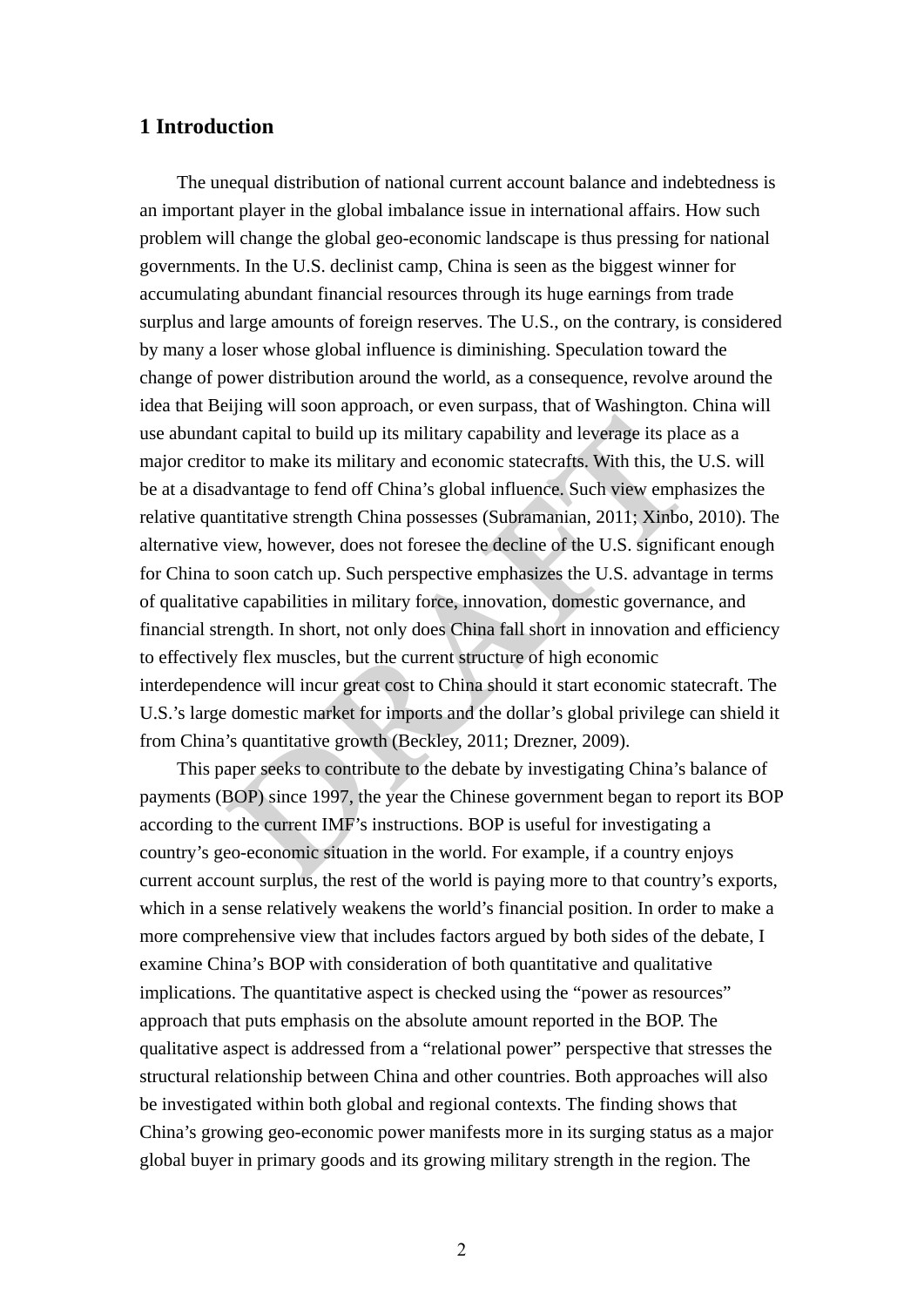challenges China is conferoitel with include possible slowdown in wealth<br>accountation and is beging level of redundery. In sum, the minorale of China's<br>proporing global primary is exaggerated at postent in its dominant po challenges China is confronted with include possible slowdown in wealth accumulation and its lagging level of technology. In sum, the rationale of China's upcoming global primacy is exaggerated at present but its dominant position in the region is on the rise. In the next section, I will discuss the structure of the BOP and its geo-economic implications, which is followed by a presentation of China's BOP situation from 1997 to 2012. In section four, I will discuss what the change of BOP means to China's power basis and its power relationship with others. The paper concludes with four suggestions that may critically influence the global geo-economic alignment.

# **2 Balance of Payments and the Geo-Economic Implication**

The BOP I adopt follows the International Monetary Fund (IMF) guidelines and includes a country's current account, capital and financial account, and statistical error (International Monetary Fund, 2010). The first two are the core elements for geo-economic analysis in this article.

#### *2.1 Inside Current Account*

 A country's current account documents its international trading relationship with the rest of the world. Exports and imports of goods and services, income earned, and current transfer are three major components in the account. Money will go to a country if it sells products and services to other countries, if it gets paid for labor costs or loan interests from foreign entities, or if it receives donation from foreign countries. From these categories, three geo-economic implications inside the current account can be identified.

 First, if a country is a large importer, it might possess power as a buyer. As the price of imported goods is sensitive to changes in the international transaction, power will increase with the size of the market in the importing country, or with the size of exports from an exporting country. According to David Lampton, such power can sometimes be coercive if a large buyer suddenly uses the refusal of purchases as a threat for political concession from a target country (Lampton, 2008). In addition, having a large number of imports might facilitate the internationalization of a currency in the importing country because it would have to purchase the exporting country's currency to complete the transaction, increasing the exporting country's reserve of the importer's currencies (Chey, 2013). A country with a global currency can demonstrate its strength of "exorbitant privilege" (Eichengreen, 2011). Although a large volume of imports is considered the victim of current account deficit, which makes a country a debtor, being a larger international buyer might sometimes help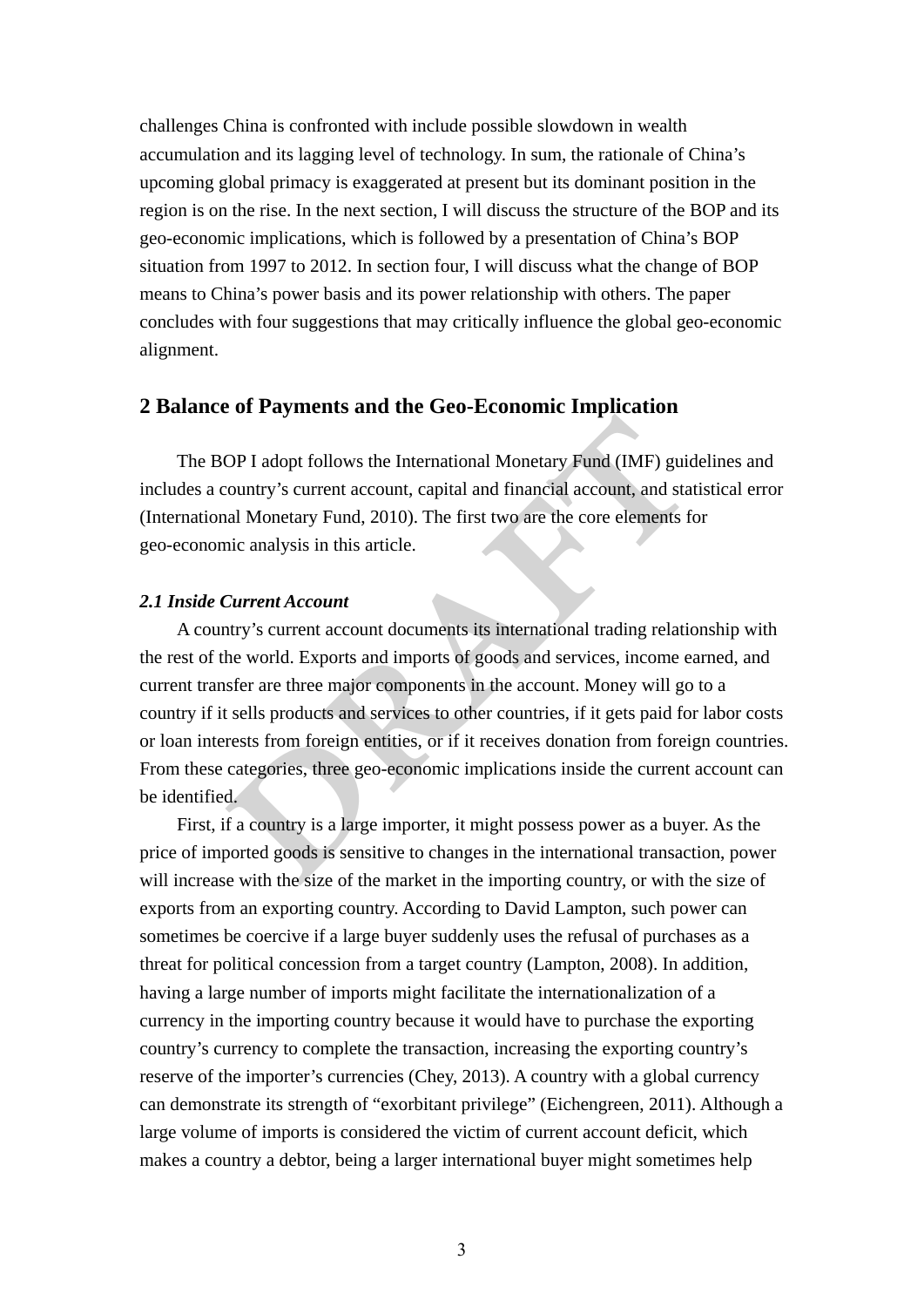accumulate relative power that has geo-economic effects.

accountable relative prover that has geo-economic effects,<br>Secondary enhance and a proper comparing control. A large value of export allows the<br>development of exercisal export comparison and prosesses prover through either Second, a large exporting country can also possess power through either internal development or external export control. A large volume of export allows the accumulation of wealth, a requirement for building up hard and soft power. Paul Kennedy observed that the rise of great powers correlates with abundant and sustainable financial resources. However, if a great power falls short on financial sustainability while overstretching its external ambition, that powerful country will wane (Kennedy, 1987). The doctrine of mercantilism, to one extreme, urges the national government to realize trade surplus through the control of external economic relationships. The aim is to earn enough money to sustain military ambitions. External export control is another way to flex muscles. The control can be powerful when the exports are strategic items or scarce natural resources. If a country, or a cartel of countries, controls the supply of scarce resources needed in the world market, such as oil, its global bargaining power will rise. The power of selling can also be coercive if exporting countries decide to affect global price by controlling the volume of supply, which would greatly influence the importers' economies. On the contrary, if a country's exports consist of mainly export-processing goods that are easily substituted with goods manufactured in other countries, the seller might be incapable of wielding power. Besides, large exporting countries accumulate currency from other countries, which would obstruct the internationalization of its own currency. Although exports help realize current account surplus, if goods or services sold are easily substituted, they cannot constitute significant geo-economic strength.

 Third, current transfers, composed of official and private transfers, are payments made without asking for anything in return. The former is demonstrated as foreign aid made voluntarily by donor countries, and the latter consists mostly of remittance made by overseas workers to their home countries. Both kinds of transfers have their geo-economic significance, albeit vague. The conditions included in the foreign aid package made by Western donors have seen its effect in influencing domestic policies in poor recipient countries (Dreher et al., 2013). Private transfers reflect the influence of overseas workers in host countries. It can be a double-edged sword that brings advantages to the home countries if overseas workers integrate well into the societies of foreign countries, and brings disadvantages if the foreign public dislikes those overseas workers. However, such effect should be considered trivial since overseas workers seldom have a say in domestic policies in their host countries.

 To sum up, current account surplus might be a good thing to a country's finances. However, to check the geo-economic effects of financial inflow, one should investigate the structure within the current account situation. According to the above discussion, a country can enjoy greater geo-economic power if it becomes a major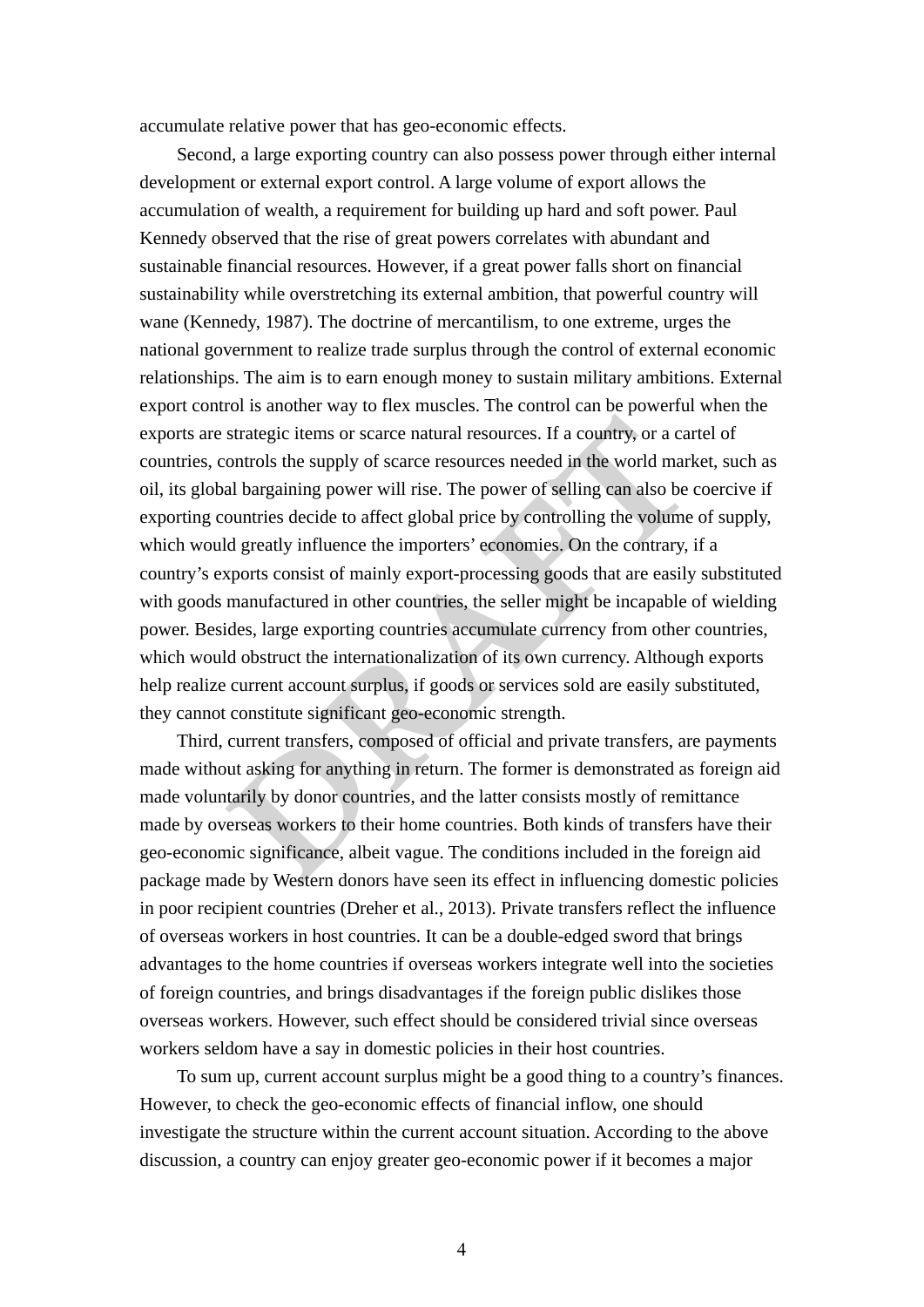buyer of global goods that are either price-sensitive or that are main import products in other countries, a seller of scarce resources, or a large donor with conditionality.

#### *2.2 Inside Capital & Financial Account*

buyer of global goods that are either price-sensitive or that are main import products in other countries, a seller of scarce resources, or a large donor with conditionality 2.2 Interference Compare contents of comparison Capital and financial account records the change of asset ownership. As defined by the IMF, debt forgiveness accounts for a large part of a capital account, and occurs by means of transferring the ownership of asset from the creditor country to the debtor's country. This typically accounts for a neglectable amount. Financial account consists of direct investment, portfolio investment, other investments and reserve assets. Direct investments record investments that have lasting influence on the management of foreign assets, where investors have over a 10% share of decision-making power in certain foreign enterprises. Portfolio investment, on the other hand, records equity ownership of less than 10%; therefore investments in this category would not constitute a significant influencer in foreign assets. In this section, I discuss direct investment and reserve assets, which may possess greater geo-economic potential.

 First, a country's direct investments abroad, mostly by multinational corporations (MNCs), show the procurement of more than 10% foreign assets in enterprises registered abroad. A larger number of investments means greater control over the foreign assets. Consequently it becomes more likely for MNCs and their home country to influence the host country's economy. If MNCs are state-owned or if the assets controlled by the MNCs are strategically important to the host country, MNCs' home country might be capable of presenting effective geo-economic power through manipulating the supply of strategic goods. The power might be stronger when the host countries are democracies as nationalization and expropriation are less likely to occur (Jensen, 2003). Besides the power of possession of foreign assets, a country can withdraw foreign direct investment (FDI) or cease continuous investment to enforce concession of host countries. If that country's direct investment accounts for a major share, economic sanction through this means will create domestic economic problems, such as rising unemployment. Therefore, to host countries, inward FDI, though beneficial to the domestic economy as it brings technological transfers, might sometimes harm domestic economic autonomy.

 Second, a country's reserve assets, reserves held by the governments, are important in showing a country's external vulnerability. When a country enjoys significant trade surplus, its currency will appreciate due to greater demand of that country's currency. In order to maintain competitive, central banks will print money to buy foreign currencies and accumulate foreign reserves to fend off pressures to appreciate their currencies. Those reserves will then be used to purchase safe foreign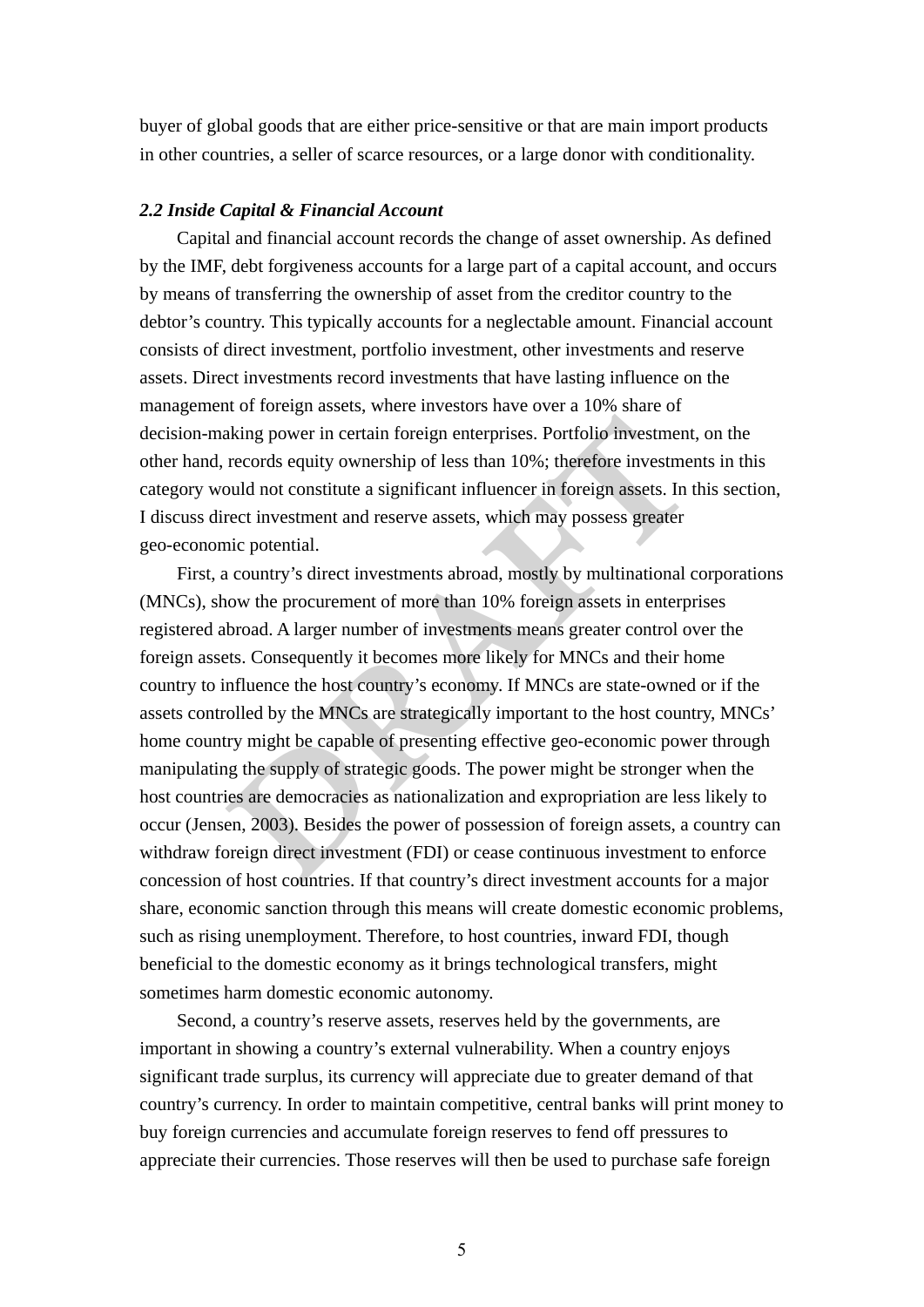assets, such as government bonds denominated in foreign currencies, to generate intenses as well as to correct unde inhalance fibéling foreign bonds made traditional map (means on posses also powers on posses and provide t assets, such as government bonds denominated in foreign currencies, to generate interest as well as to correct trade imbalance. Holding foreign bonds make trade surplus countries creditors and deficit countries debtors. In such situations, creditors may possess the power to influence the debtors' behavior. Many consider the dumping of debtor government bonds as an effective statecraft for the creditor country (Drezner, 2009). The dumping will affect the bond yields and the stock markets in the debtor's financial markets. In order to service debts, the government might resort to bringing in more financial resources by increasing bond issuance, tax, or interest rates. However, these policies may weaken the government by incurring greater indebtedness, bringing about domestic discontent, or leading to economic recession, which will cost the government's reputation and legitimacy (Thompson, 2007). Debtor countries, as a result, have less autonomy to make domestic economic policies. Worse yet, debtors cannot secure enough financial resources for geo-political purposes. Therefore increased trade deficit, together with lost reserve assets, would potentially harm a government.

However, there are at least three factors that could mitigate a creditor's power. Dumping debtors' bonds might be effective only when the bond issuers cannot find alternative buyers, when the bond holders foresee retaliation from debtors, or when the bond holders do not peg its currency to the debtor's. In other words, if a debtor's statecraft is powerful and its currency is attractive to the world market, the creditor's geo-economic affect might be limited.

# **3 China's Balance of Payments**

In this section, I analyze China's BOP and its structural characteristics within their current account and financial account from 1997 to 2012. I present both the regional and global trends.

# *3.1 China's Current Account Balance*

 China's current account balance saw a 5.2-fold growth from US\$37 billion in[1](#page-5-0)997 to US\$193 billion in 2012.<sup>1</sup> The account surplus reached its peak in 2008, amounting to US\$426 billion (table 1). This number shows that China has accumulated wealth swiftly, albeit the pace has slowed down since 2008. I subdivide current account into earnings from international trade of goods and services, and income and unrequited current transfers from foreign governments and overseas workers. Detailed investigation shows that while China's surplus in traded goods rose

<span id="page-5-0"></span> $1$  China's BOP data comes from State Administration of Foreign Exchange of China, http://www.safe.gov.cn/.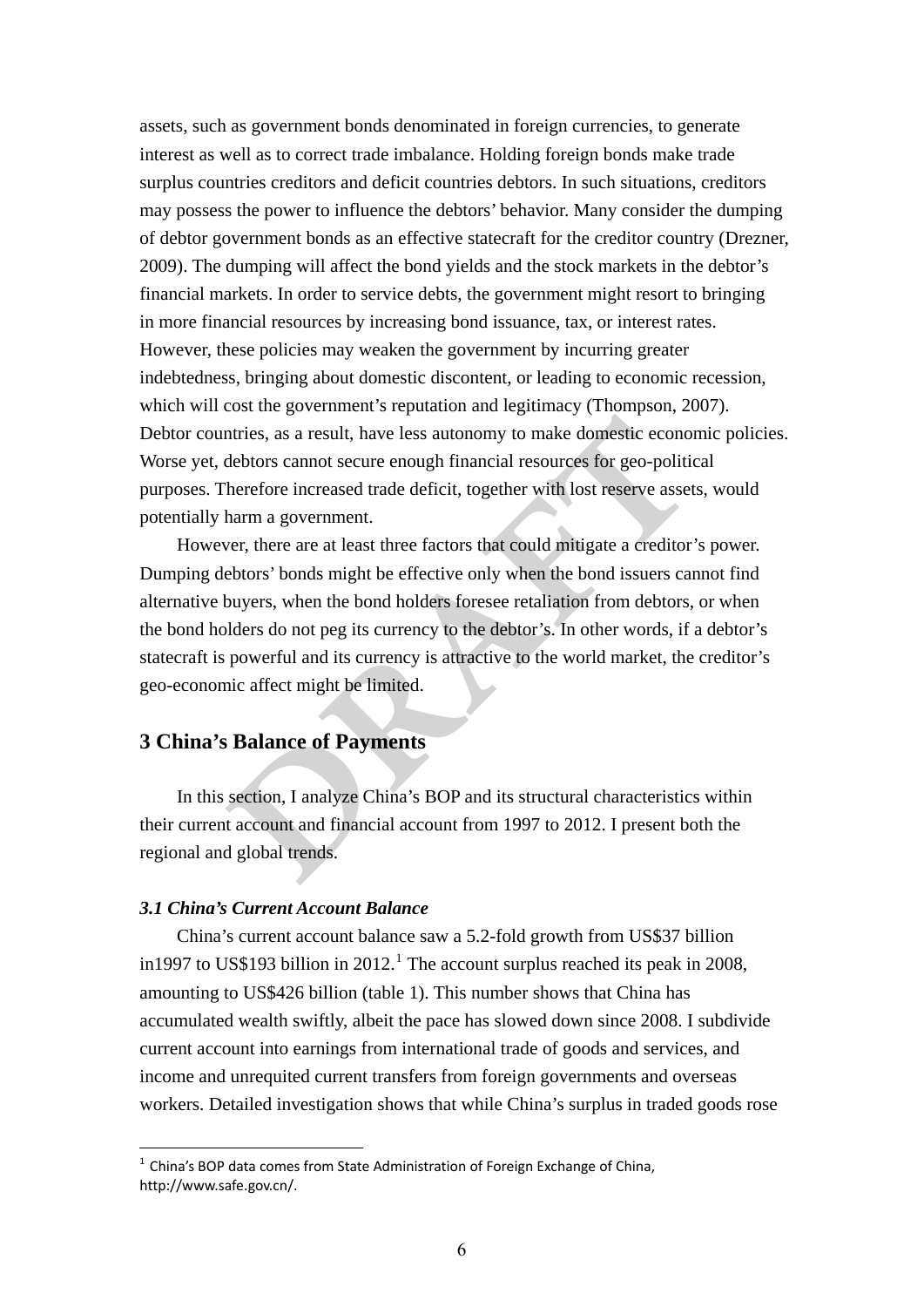steadily, its international trade in services experienced surging deficit that rose to US\$90 billion in 2012 from US\$3.4 billion in 1997. Net income received overseas also swiftly declined to a negative US\$42 billion in 2012, which means that China paid more to foreigners than it received. Current transfer from abroad shares the same pattern, which has decreased to a net volume of US\$3.4 billion in 2012 from its peak of US\$46 billion in 2008. The statistics demonstrate that China's declining surplus since 2008 was a result of growing demand of foreign services, while the earnings from exporting goods remain steady. If such situation continues, China's pace of wealth accumulation may slow down, or even drop, which might lead China to a more financially strained situation.

# [Table 1]

steadily, its international trade in services experienced surging deficit that rose to IISSO billion in 2012 from USSO abilition in 1997. Nei income to<br>evidence and so worthly declined to a negative IISSGA billion in 2012 Part of the reason for China's net earning slowdown comes from the rapidly rising imports. China's worldwide share of imports in goods and services rose to 9.26% in 2012 from 2.42% in 1997. The face value of the figures indicated that China's profitability from doing businesses with the world has declined; it now buys more from the world. China may not accumulate wealth as fast as it used to, but its potential influence on domestic markets around the world is still on the rise. China's surging volume of purchases from East Asia is particularly salient. The ratio of total exports to China to total GDP in East Asian countries (Brunei, Indonesia, Japan, South Korea, Malaysia, Mongolia, Philippines, Singapore, Taiwan, Thailand and Vietnam) rose to 7.34% in 2009 from 0.96% in 1997. China bought more than 7 percent of production in the region and the trend is still climbing. Production in several countries is highly dependent on the Chinese market. In Singapore, Mongolia, Malaysia, South Korea, Thailand, and Taiwan, the ratio of these countries' exports to China and their GDP were 36.9%, 28.4%, 24.3%, 16.2%, 15.8%, and 14.4% in 2009, respectively. In 1997, excluding Mongolia, the average ratio in those five countries were merely 2.2%. As is evident, China has become one of the major buyers in the region. For the U.S., China also imported more. However, it only accounted for 0.85% of total U.S. export volume in 2009. Beijing needs to make big strides to correct its trade imbalance with Washington.

> China is considered an export giant around the world and ranked number one in world total export volume in 2009, a huge climb from being number eight in 1997. However, China only accounted for 2.08% of world total export share in 2009. In East Asia, the percentage increased to 4.06% in 2009, but not in a significant way. Among the regional players, Vietnam, Malaysia, and Singapore depended on China's exports more than others. The ratio of imports from China and GDP were 21%, 10.1%, and 14.8%, respectively, in 2009. China's imports from the region rose more swiftly than its exports to the region, which resulted in its growing trade deficit with East Asian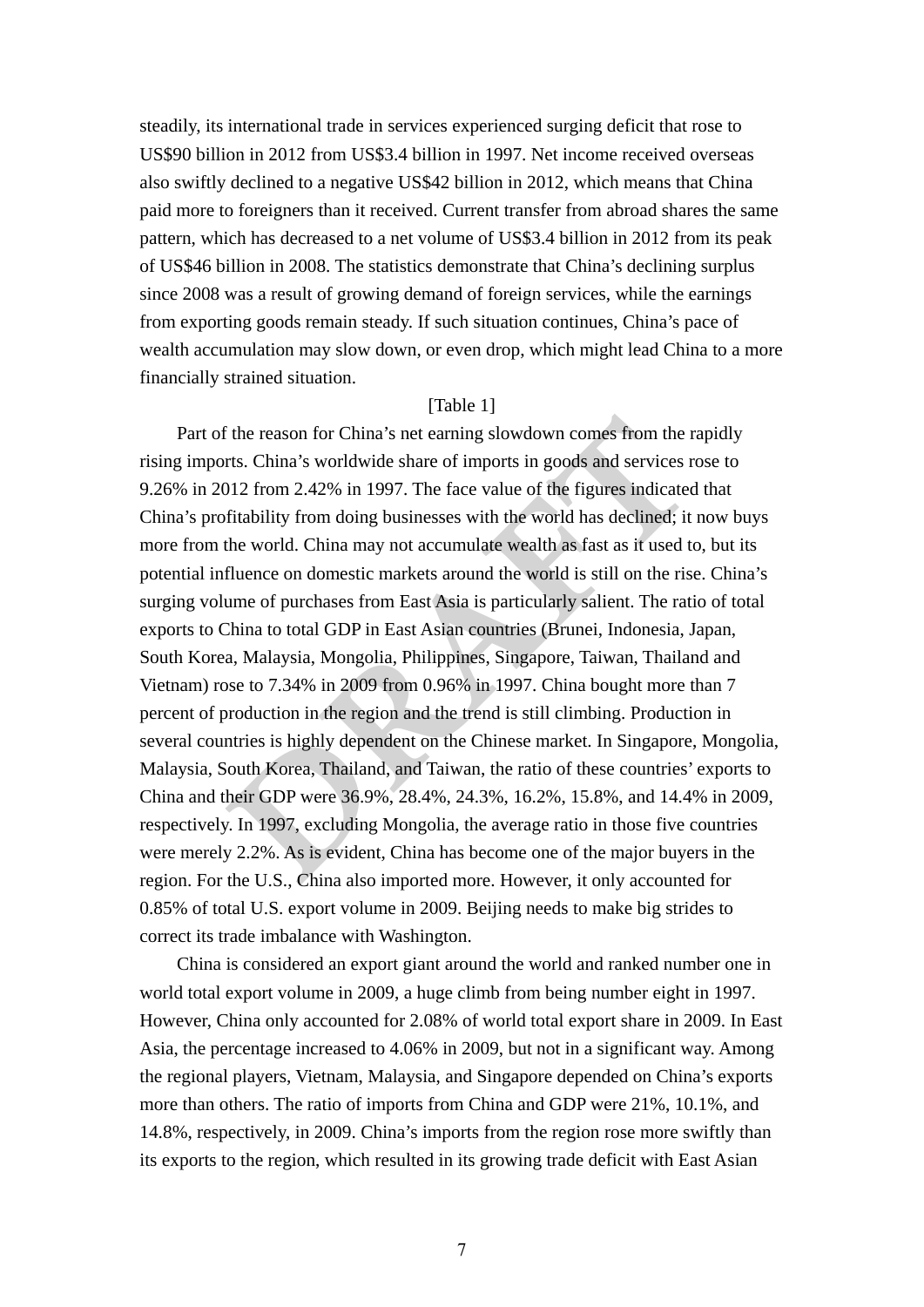countries. In 1997, China enjoyed a trade surplus of US\$12.7 billion while in 2009 the deficit climbed to US\$275 billion. The trade with ASEAN members, as a whole, saw a US\$96 billion deficit in 2009, while in 1997 China still enjoyed a trade surplus of US\$1.5 billion. Trade with Japan, South Korea, and Taiwan as a whole shared a similar pattern in 1997. China enjoyed a surplus of US\$11.2 billion in 1997 but has since become a deficit country with US\$179. From a regional perspective, China's strength as a seller continues to increase but still seems to be insignificant both from a global and regional perspective. Although it enjoys positive trade relationships with Western societies, the gap has narrowed. On the other hand, trade deficit in the region has increased very fast. This will create disadvantage for accumulating financial resources. If China's exporting items are easily substituted with products manufactured in other countries, Beijing's power of being a seller might be in decline.

countries. In 1997, China enjoyed a trade surplus of US\$12.7 billion while in 2009 the deficit chinal conservations. The trade with ASFAN members, as a whole, saw a US\$9. China China China China China China China China Ch Aside from trade, China's worldwide income earned and current transfers have also hit a plateau. In 1997, China's net income and transfers were negative US\$5.9 billion. The figure reached its peak of US\$77.2 billion in 2008 and dropped to negative US\$38.7 billion in 2012. This is partly due to decline in foreign aid to China from Western countries because of China's astonishing economic growth and the growing income or interest payable to foreigners. Although this restrains China's accumulation of wealth, albeit not in a significant way, it indicates that China has stepped up its foreign aid to the developing world. Its external transfers to governments rose to US\$50.3 billion in 2012 from US\$4.8 billion in 2007. The amount of foreign aid might bring about potential influence around the world, especially when China's relative unconditional terms of aid are more welcome in poor regions.

### *3.2 China's Financial Account Balance*

 As mentioned above, a country's direct investment and reserve assets in financial accounts may be a more accurate indicator of a country's comparative geo-economic strength. China's direct investment in its financial account increased from US\$41.7 billion in 1997 to US\$191 billion in 2012 (table 1), which means that foreigners' investment in assets registered in China exceeded Chinese residents' investments abroad. Although China's outward FDI saw an enormous increase from US\$ 2.6 billion in 1997 to US\$62.4 billion in 2012, a 24-fold growth, inward direct investments from foreigners amounted to US\$254 billion in 2012. Aside from FDI flow, China's inward FDI stock, which records cumulative value of all investments, was US\$832.9 billion with US\$509 billion of outflow stock in 2012. Inward and outward FDI stock in 2012 accounted for 10.3% and 6.3% of China's GDP (United Nations Conference on Trade and Development, 2005, p.59). These figures may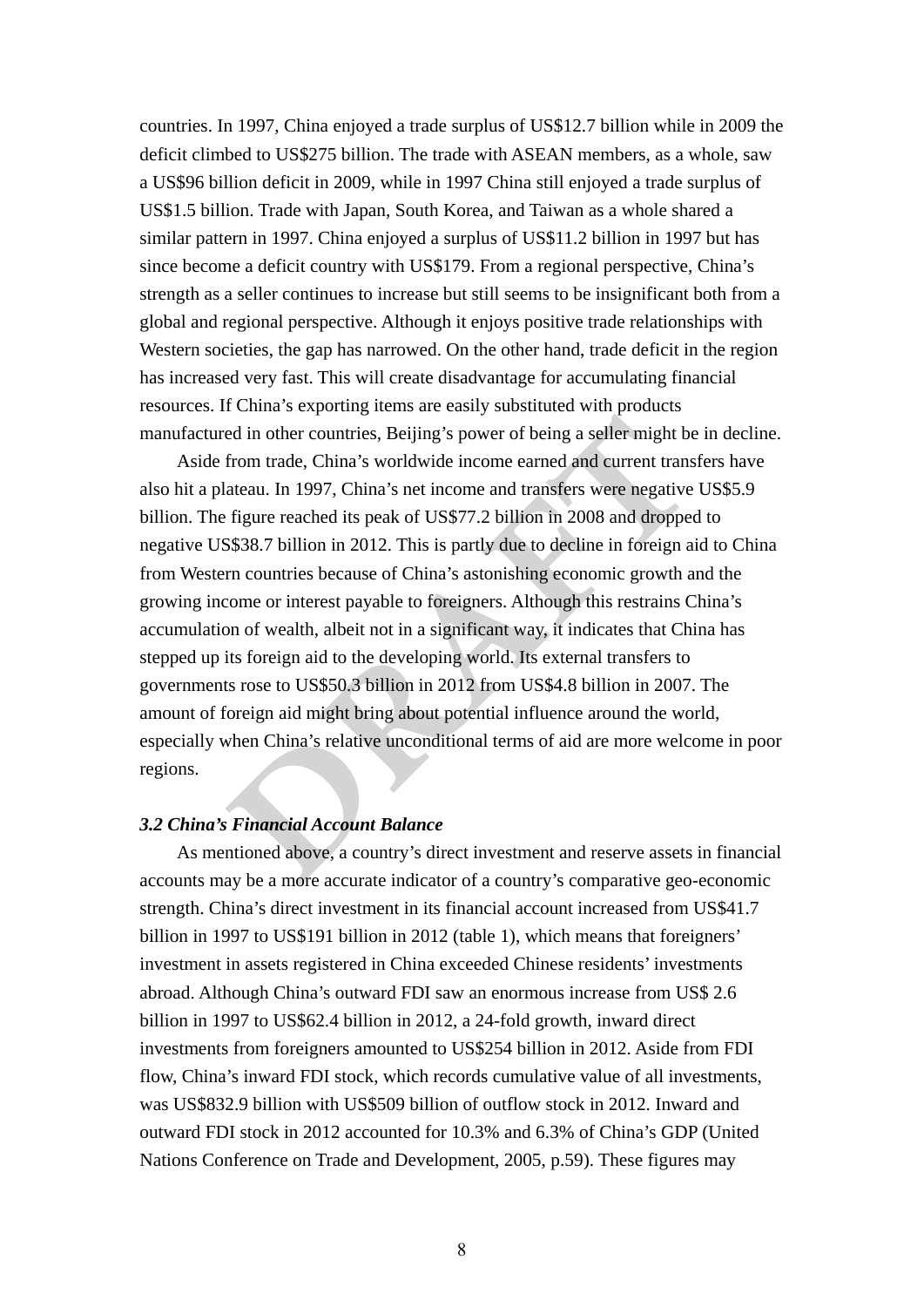indicate that from a global perspective, China in fact faces a minor level of<br>voluentiality (he to its dependence on foreign investors, showing the goy has been<br>normousl. From the regional perspective, however, China's pix indicate that from a global perspective, China in fact faces a minor level of vulnerability due to its dependence on foreign investors, albeit the gap has been narrowed. From the regional perspective, however, China's pace of outward FDI stock in East Asian countries increased from US\$587 million in 2003 to US\$6.49 billion in 2008, which, excluding Hong Kong as a destination, accounts for 21.03% of China's total outward FDI stock (Kubny and Voss, 2010). However, the same number merely accounted for 0.11% of total GDP of East Asian countries, which means that China's control of foreign enterprises in East Asia appears weak. East Asia's outward FDI stock in China similarly accounts for a small portion of China's GDP. In 2012, Japan and South Korea's holding of Chinese assets equaled to 1.14% and 0.99% of China's GDP, while the U.S. controlled 0.74% shares. Southeast Asian countries are increasing outward FDI to China. But most of these investments come from overseas Chinese businesses and would therefore cause little geo-economic concerns (Samphantharak, 2011).

 The world's surging demand on Chinese currency for paying for Chinese manufactured goods and direct investments in China put enormous pressure on renminbi's appreciation. In order to maintain export competition by pegging renminbi to U.S. dollars, the Chinese government prints renminbi to maintain stable exchange rate and continues the accumulation of foreign reserves to a great extent. The reserves in the Chinese central bank are used to purchase government bonds that lend money to countries in debt to China. As can be seen in the reserve assets category in China's financial account, China's annual purchases of reserve assets denominated by foreign currencies have increased tremendously from US\$34.9 billion in 1997 to US\$384.8 billion in 2012. It reached its peak in 2010 when it purchased US\$469.6 billion assets using official reserves. According to the IMF, the cumulative reserve assets amounted to US\$3.3 trillion in 2012, which is 2.6-fold of Japan, the world's second largest reserve assets holder. Among China's current total reserve assets, it is estimated that 65% are denominated in U.S. dollars, 26% in euros, 5% in British pound, and 3% in Japanese yen (BBC, 2013). From a global perspective, Western societies owe much to China, while from a regional perspective, East Asian countries are increasing their purchases of renminbi-denominated assets to deal with their foreign reserves coming from trade surplus received from China. As discussed above, this also indicates a likely internationalization of the renmingbi in East Asia where central banks are denominating their reserve assets in the currency.

 To sum up, China's financial account in direct investment has helped China accumulate wealth. Both of its inward and outward FDI stock continues to grow. However, investments account for only a small portion of either host countries or China's GDP and therefore may fail to become an effective economic statecraft in the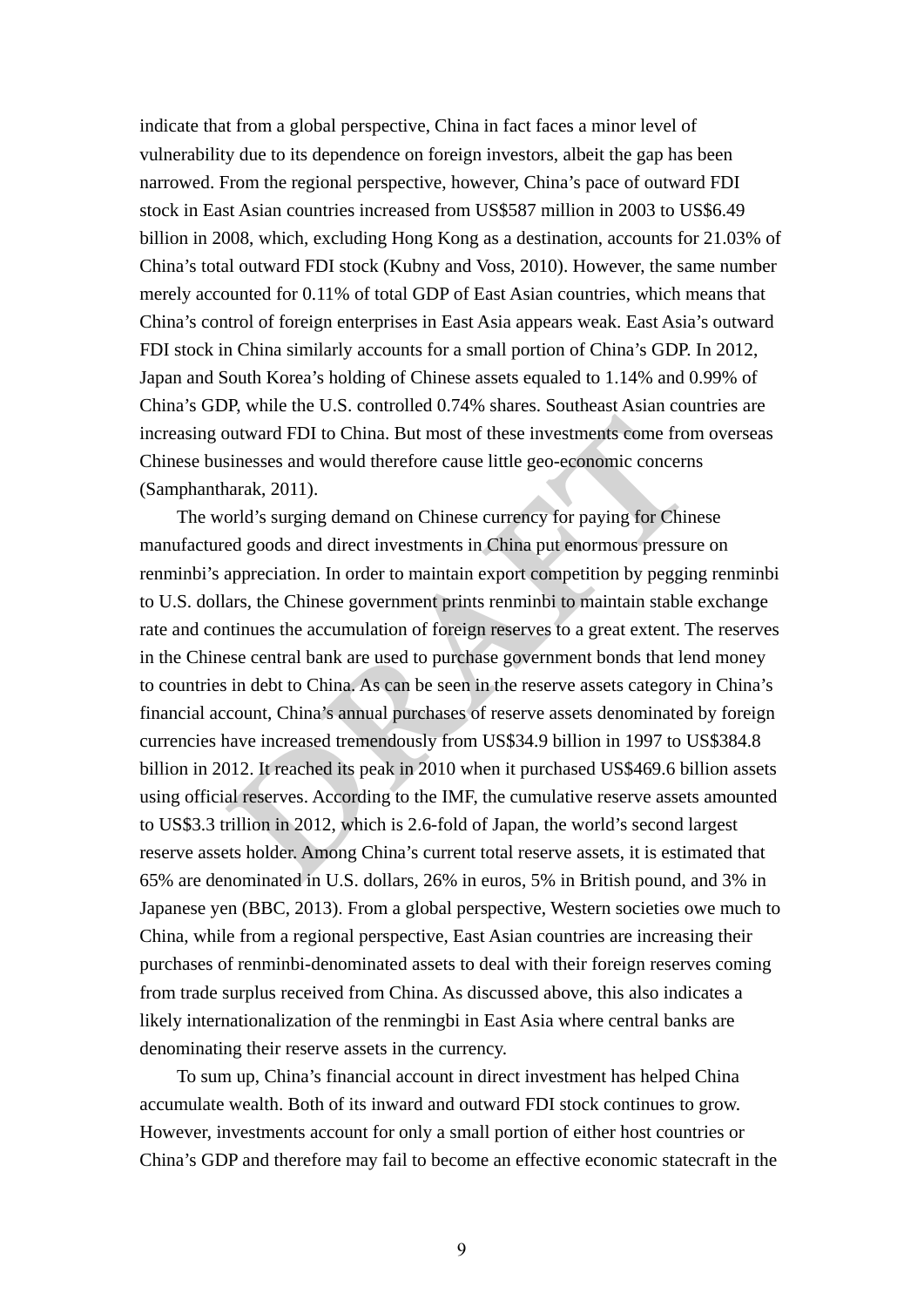short run.

# **4 Changes of China's Geo-Economic Powers**

To assess how China's BOP affects its geo-economic situation, it would be useful to investigate it from two dimensions. The first is the relative possession of power resources and the second is the relational power status (Baldwin, 2013). They are complementary to each other in understanding power.

#### *4.1 Power as Resources*

 Power as resources is a comparison of relative possession of world physical resources that have potential to transform into power that can either coercively or persuasively change other countries' behaviors. Whether a country is capable or efficient enough to transform resources into power is not the concern. Here I examine the change of China's power basis using the possession of material resources, vulnerability of financial situation, and international influence.

**Short run.<br>
<b>Changes of China's Geo-Economic Powers**<br>
To see stable them a ROP affects its geo-economic situation, it would be useful<br>
to investigate it from two dimensions. The first is the relative prosession of power<br> First, China's BOP shows that it has accumulated financial resources through large number of exports and inward direct investment. From 1997 to 2011, the average of China's total exports as a percentage of GDP was 28.7% and the average of inward FDI stock as a percentage of GDP was 12.8%. Both are the driving force of China's economic growth, bringing Beijing a large sum of money to acquire power resources. China's military expenditure as a percentage of GDP, around 2%, has remained stable since  $2000$ .<sup>2</sup> The total amount, however, has grown as fast as its high economic growth. In 2000, China spent US\$37 billion in military buildup and the number climbed to US\$158 billion in 2012. China's military expenditure as a percentage of the world total military expense rose from 2.48% in 1997 to 9.72% in 2012 while Japan's dropped from 5.37% in 1997 to 3.47% in 2012. Although China constantly downplayed its military buildup with their steady military expenditure of 2% of their total GDP, its relative share of military force around the world has increased. In 1997, China ranked number eight in world total military expenditure but climbed to second place in 2005. According to the assessment made by a group of policy analysts in Asian affairs, China's rapid economic growth has sustained its grand strategy in acquiring necessary coercive military force to defend itself from foreign threats and resolve territorial and sovereignty disputes. This constitutes the most-likely challenge to the U.S. in the near future. But if China encounters significant economic troubles that would make Beijing divert limited resources to

<span id="page-9-0"></span> $2$  The data comes from SIPRI Military Expenditure Database maintained by Stockholm International Peace Research Institute.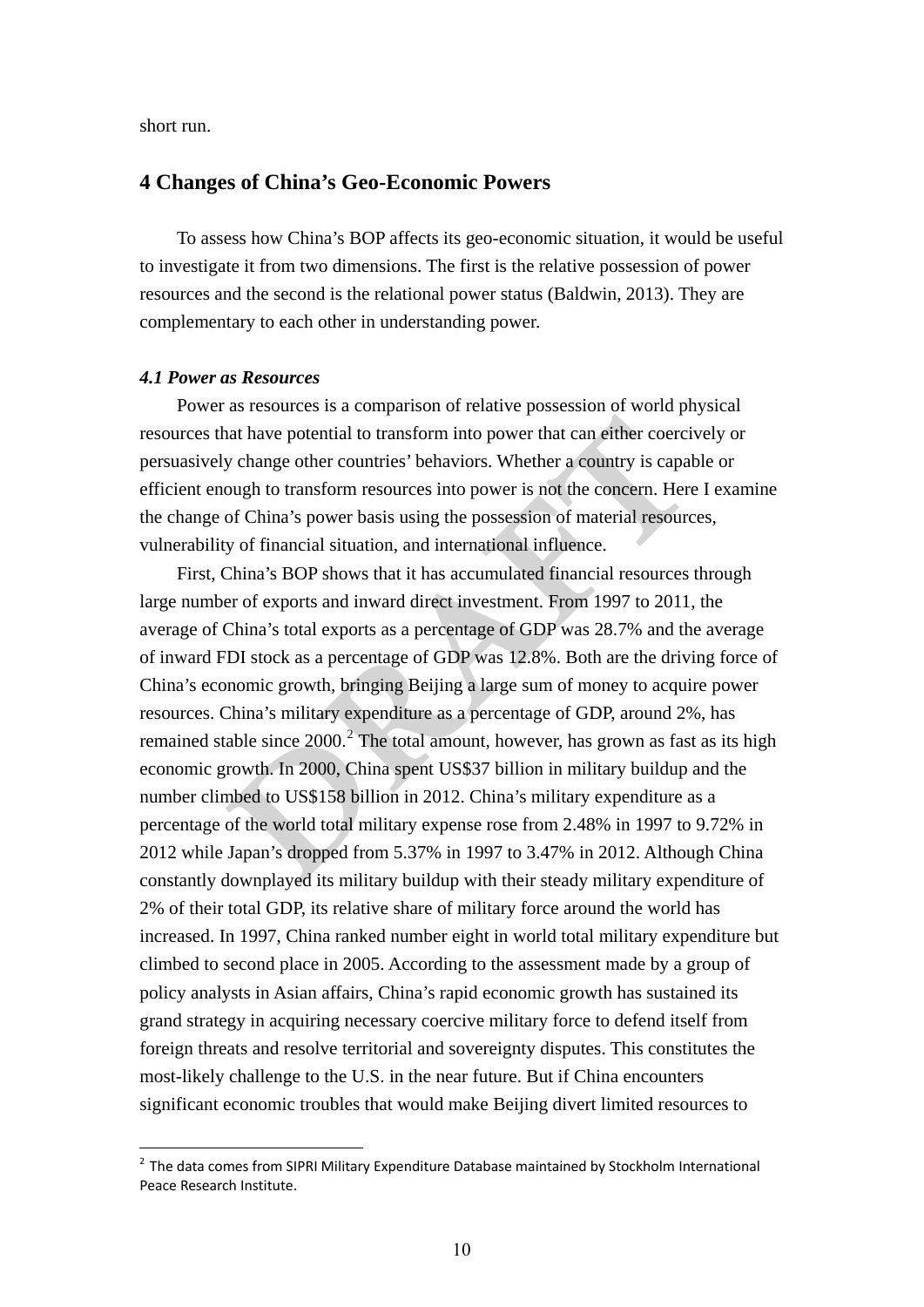maintain internal stability, the threat to the U.S. will drop significantly (Swaine et al., 2013).

maintain internal stability, the threat to the U.S. will drop significantly (Swaine et al., 2013),<br>
The Corelator of War project maintains the National Material Capabilities dataset<br>
The Corelator of War project maintains The Correlate of War project maintains the National Material Capabilities dataset that captures a country's relative hard power resources from 1816-2007. The index is called the Composite Index of National Capability (CINC), which consists of relative possession of a country's population, urban population, iron and steel production, primary energy consumption, military expenditure, and military personnel. After the end of the Cold War, the U.S. secured the highest relative share of those power resources and its CINC index was about 0.14, which means that the U.S. controlled roughly 14% of power resources in the world. According to the index, China surpassed the U.S. in 1996 with its 0.139 CINC while U.S. was at 0.138. In 2007, China's CINC further increased to 0.199 while the U.S. was still at 0.14. In dissecting the CINC, we see that China's growing material capability comes from two major sources: their rapid growth in military expenditure and urban population. China's primary energy consumption also increased quickly, which pushed China to secure enough overseas energy to sustain economic development. In 1997, China's primary energy consumption was 38.27 quadrillion BTU, which consists of only 40% of consumption in the U.S. In 2010 China became the world's largest energy consumer as it consumed 100.9 quadrillion BTU, which is 19.8% in the world, surpassing U.S.'s 19.2%.<sup>3</sup> In other words, in the same year, China was directly and indirectly in control of receiving the largest share of world energy production. The rapid accumulation of resources could not have been made possible without China's outstanding economic growth.

 The CINC index was criticized for neglecting a country's level of technology, which some analysts consider to be more important than quantitative advantages. If the quality of technology is low, resources obtained cannot be effectively and efficiently transferred into power. However, if hi-tech exports or foreign investment to China can be diverted to advanced military facilities, China can further elevate its physical power (Glaser, 2006). Here I use World Economic Forum's Global Competitiveness Index to correct CINC's problem. The dimensions of higher education and training, technological readiness, and innovation within the index can somehow demonstrate China's level of technology. In the 2006-2007 report, China scored 3.61, 2.91, and 3.51 out of 7, respectively, in those three dimensions. It improved to [4](#page-10-1).32, 3.50, and 3.85 in all three dimensions in the 2012-2013 report.<sup>4</sup> Although China saw some progress in advancing its technology level, it remains

<span id="page-10-0"></span><sup>&</sup>lt;sup>3</sup> International Energy Statistics, U.S. Energy Information Administration. Retrieved from http://www.eia.gov/countries/data.cfm.

<span id="page-10-1"></span> $^4$  Global Competitiveness Index, World Economic Forum, http://gcr.weforum.org/. I do not use the ranking due to different numbers of countries are under investigation in each year.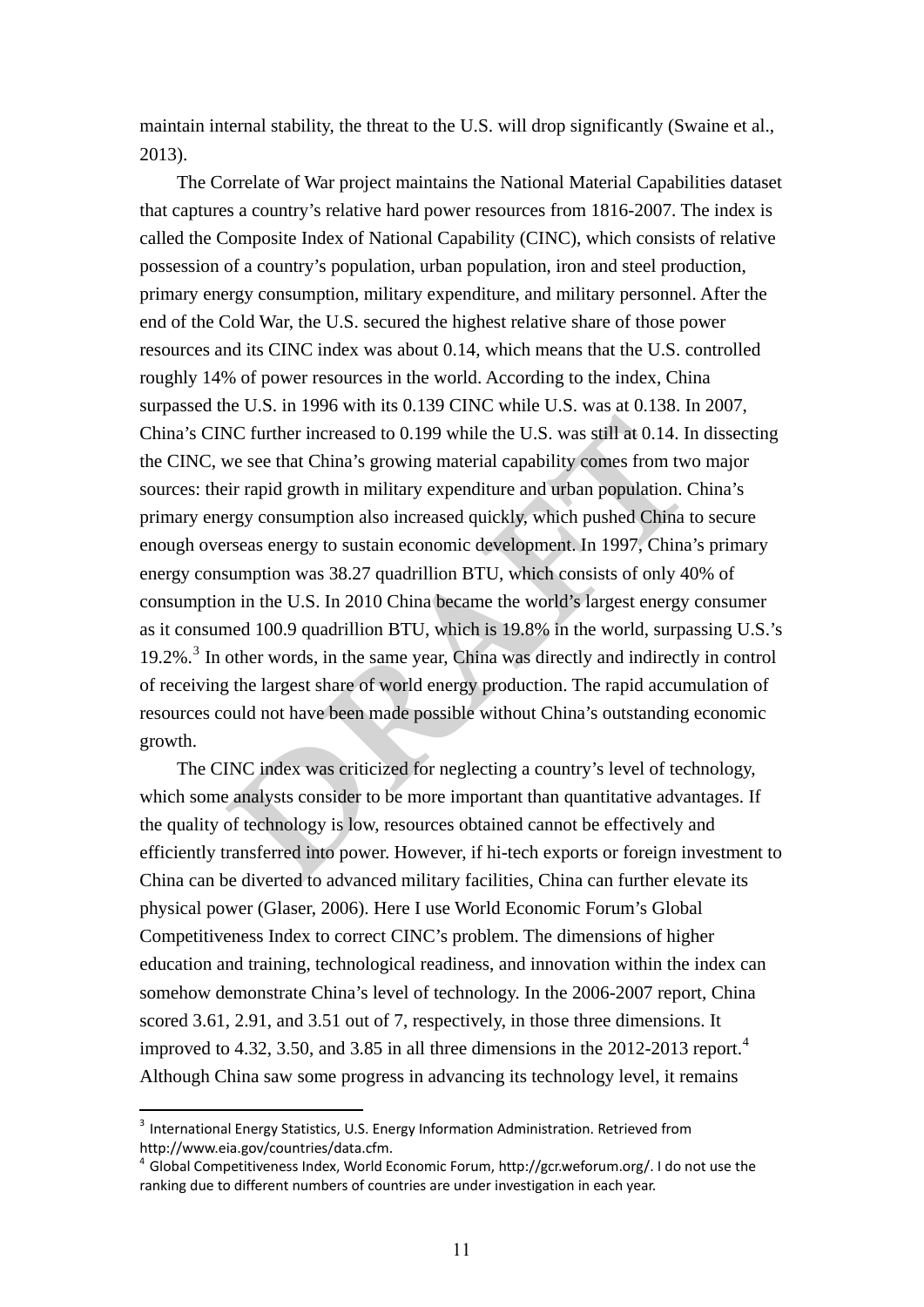relatively low compared to other countries. According to the 2012-2013 report, the availability of China's latest technology ranked 107 out of 144 countries under investigation and its technological transfer from inward direct investment was in the  $77<sup>th</sup>$  place, which is way below that of many of its global developing competitors. If this factor is considered, China's actual power basis should be discounted. China's qualitative advancement has not caught up with its quantitative expansion (Beckley, 2011).

relatively low compared to other coomtries. According to the 2012-2013 report, the availability of Christophe Christophe make involve provide 10 con of 144 contributes under investigation and its rechnological transfer fro Second, if a country is financially vulnerable, it will be more likely to suffer from potential economic crises, thus affecting its capability to act independently. Therefore, a country's national saving, foreign reserves, and external debt owed are one of the important indicators to one's strength. China's continually-growing current account surplus is helping it accumulate further wealth, which is largely deposited in savings rather than investments. China's gross savings as a percentage of GDP equaled 52.7% in 2011, an improvement from the 37.6% in 2001, while other great powers, such as Japan and the U.S., saved only 21.9% and 11.7% of their GDP. Other emerging economic powers like India, Indonesia, and South Korea put 31.4%, 31.8%, and 31.5%, respectively, of their money in the banks. China's total reserves in 2012, including foreign reserves, gold, and special drawing rights, was US\$3.3 trillion, which is the most in the world and is 2.6-fold of the world's second biggest reserves holder, Japan. The U.S. only held US\$139.1 billion; however, the U.S. dollar enjoys the privilege as the main global currency in circulation. China's external debt, compared to other great powers, was relatively small and accounted for 21.3% of its GDP in 2012. In contrast, U.S. and Japan's net government debt as a percentage of GDP was 107.9% and 134.3%, respectively. The number is approaching those seriously indebted countries in Europe.<sup>5</sup> Compared to other major players, China's financial state is relatively healthy. It secures abundant disposable financial resources while owing relatively little to other countries. China's financial situation makes it less vulnerable to outsiders.

> Third, China's international influence has expanded with its abundant financial resources that allow it to participate in major international organizations. Its growing current account surplus has led to global imbalance problems that require Beijing's cooperation to mitigate issues. China as a consequence holds abundant financial resources and stronger bargaining power in its participation in global economic institutions. This is evident in China's growing voting share in the International Monetary Fund (IMF) and the World Bank. IMF's actual decision making resides in the Executive Board, which consists of 24 executive directors. As one of the eight

<span id="page-11-0"></span><sup>&</sup>lt;sup>5</sup> Financial data adopted in this section is retrieved from IMF's World Economic Outlook Databases. Retrieved from http://www.imf.org/external/ns/cs.aspx?id=28.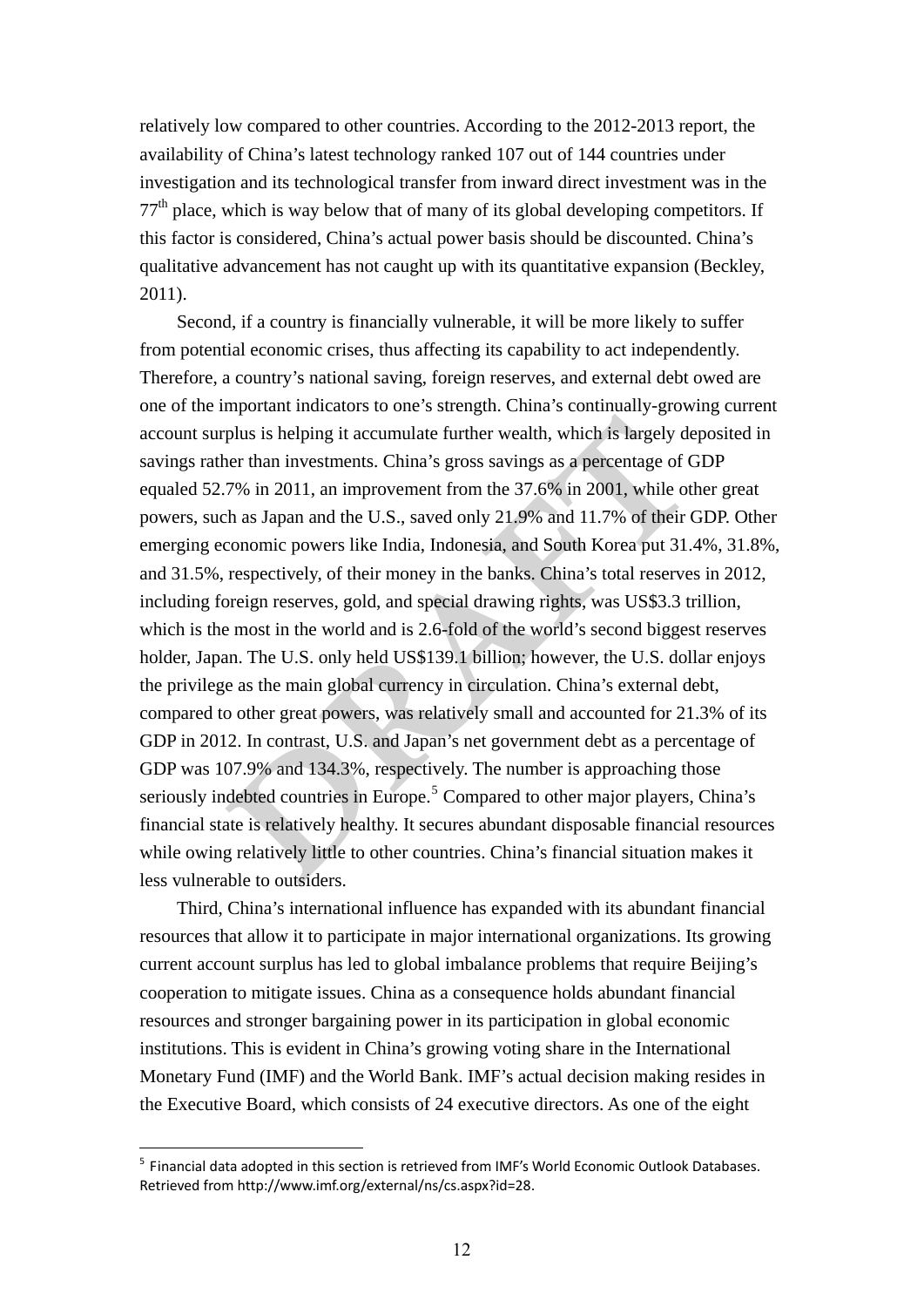**IMF** members with large economies, China has secured one pennaneat executive director set and engages in daily decision maticipy processs. The voiring share held by the Chinese executive director gow from 2.28% in 1997 to IMF members with large economies, China has secured one permanent executive director seat and engages in daily decision-making processes. The voting share held by the Chinese executive director grew from 2.28% in 1997 to 3.81% in 2012 (International Monetary Fund, 1997, 2012). As IMF's voting share changes with the economic scale of its members, the distribution of voting shares reflects the changing global distribution of economic strength. Similarly, China's voting share in the International Bank for Reconstruction and Development (IBRD) within the World Bank Group also climbed from 2.89% in 1997 to 5.48% in 2013 (The World Bank, 1997, 2012). Beijing's voting share in Asian Development Bank has remained constant at around  $5.5\%$  from 1997 to 2012.<sup>6</sup> As China's economic growth continues to accelerate, its voting share will continue to grow and its decision-making power gap with Western countries and Japan will narrow. However, U.S.'s voting share in IMF only slightly dropped from 17.78% in 1997 to 16.75% in 2012. Together with its partners of Western developed economies and Japan, the total U.S. share accounts for more than 50% shares, which China is unlikely to compete with on its own. The situation is similar in the World Bank and Asian Development Bank, despite the fact that major Western countries will have to accommodate China's request for more power in international economic and financial institutions. Without China's cooperation, the global imbalance problem is not likely to be corrected (Bergsten, 2006). Although China is not yet able to secure enough voting power in global economic issues, its say in global economic and financial issues have increased as a result of its growing economic power. The World Bank's appointing Justin Yifu Lin as the Bank's Senior Vice President, Development Economics, and Chief Economist, as well as the proposal of the forming of informal "Group of Two," are indicators of China's growing geo-economic power resources (Bergsten, 2009).

# [Table 2]

 China's growing economic power is also reflected in its participation in international affairs. In 1997, China's contribution to the United Nations' (UN) regular budget amounted to US\$9.23 million, which is 0.74% of the world, ranking in the  $19<sup>th</sup>$  place. In 2012, its ranking improved to sixth place as the contributions rose to US\$144.[7](#page-12-1) million, accounting for 5.15% of the world.<sup>7</sup> The U.S. remains the single largest contributor, with a steady 22% share of total contributions since 2001, followed by Japan that contributes more than 10%. If the trend continues, China will soon surpass Germany, France, and United Kingdom, whose contribution share remains steady from 5% to 7%, and become the third largest contributor to the UN. In the early 1990s when China was criticized for contributing too little to the UN relative

<span id="page-12-0"></span><sup>&</sup>lt;sup>6</sup> ADB Annual Report. Retrieved from http://www.adb.org/documents/series/adb-annual-reports.<br><sup>7</sup> The data is from "Assessment of Member States' contributions to the

<span id="page-12-1"></span>United Nations regular budget", <http://www.un.org/en/ga/contributions/budget.shtml>.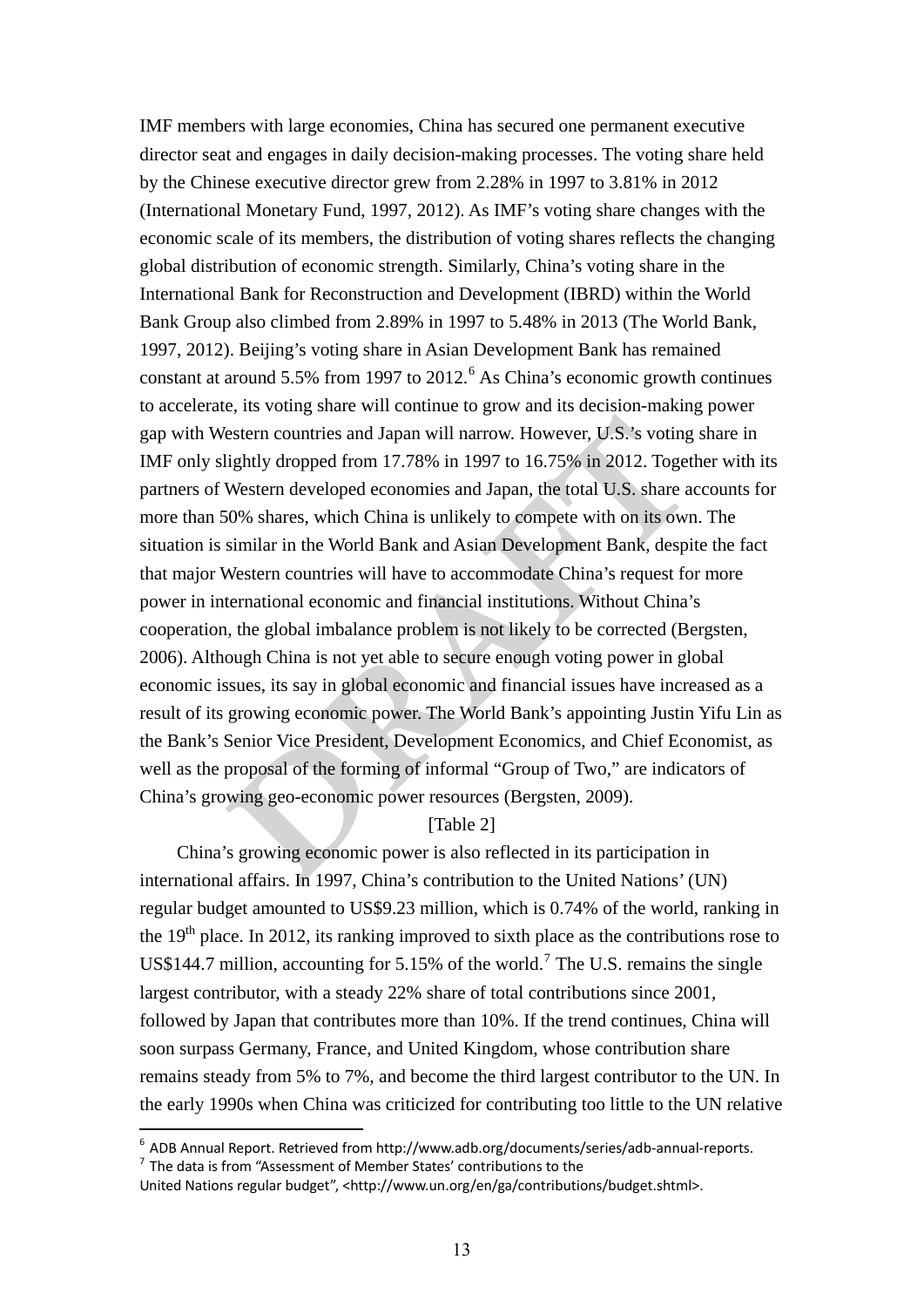to its rapidly growing economy, Beijing fought back by arguing that its economic strength was overestimated if the statistics took into consideration in its large population (Kim, 1999). Now China has become richer and more confident in participating in international organizations.

to its rapidly growing economy, Beijing fought back by arguing that its economic<br>several was overestimated if the statistics took into consideration in its large<br>population (Kim., 1969). Now China has become richer and mor To sum up, China's power as resources has increased tremendously over the past two decades. Its outstanding BOP performance makes it financially secure enough to elevate its capability in military forces and resource acquisition while maintaining a sound external financial state. It has also become more confident and played more important roles in intergovernmental organizations. Its external strength has improved and vulnerability reduced. However, China might not yet be capable of transforming its resources fully into coercive power due to its continually lagging level of technological achievement and its relatively weaker power in major international organizations to the U.S. Although China has seen gradual improvement in those areas, there is still a long way to go before it exceeds Washington's geo-economic strength.

## *4.2 China's Relational Power*

In addition to power resources, a country's influence can depend on its relationship with other countries and how its power resources relate to other countries. Commercial liberalism, for example, states that greater economic interdependence can promote peace among countries due to the high costs following the cease of international trade (Mansfield and Pollins, 2001). Here I investigate the relationship between China's bases of power and its regional players. Aspects of interests here include China's trade relationship with others, inward and outward FDI situation, foreign aid, and foreign reserves holding.

First, China has emerged as the most important import buyer in the region. In table 3, I categorize China's importing and exporting volume from regional countries and the percentage accountable for each country's total exports and imports. In 1997, China was only one of the important buyers in East Asia. Its import percentage accounted for only about 20.7% in Northeast Asia, 5.1% in Southeast Asia, and 4.3% in regional powers' total exports. $8$  Besides being the biggest import buyer in Mongolia and North Korea, China merely ranked  $4<sup>th</sup>$  to  $25<sup>th</sup>$  in the rest of the countries. By 2009, China's buying power surged significantly and it became the biggest buyer in all five Northeast Asian countries. On average, China accounted for 55.9% of total exports from Northeast Asia. In Southeast Asia, China was the biggest buyer in four countries and the second biggest buyer in five countries, with imports of on average

<span id="page-13-0"></span><sup>8</sup> Northeast Asian countries include Japan, Mongolia, North Korea, South Korea and Taiwan. Southeast Asian countries are ten ASEAN members. Regional powers include India, Pakistan, Russia, United Kingdom and United States.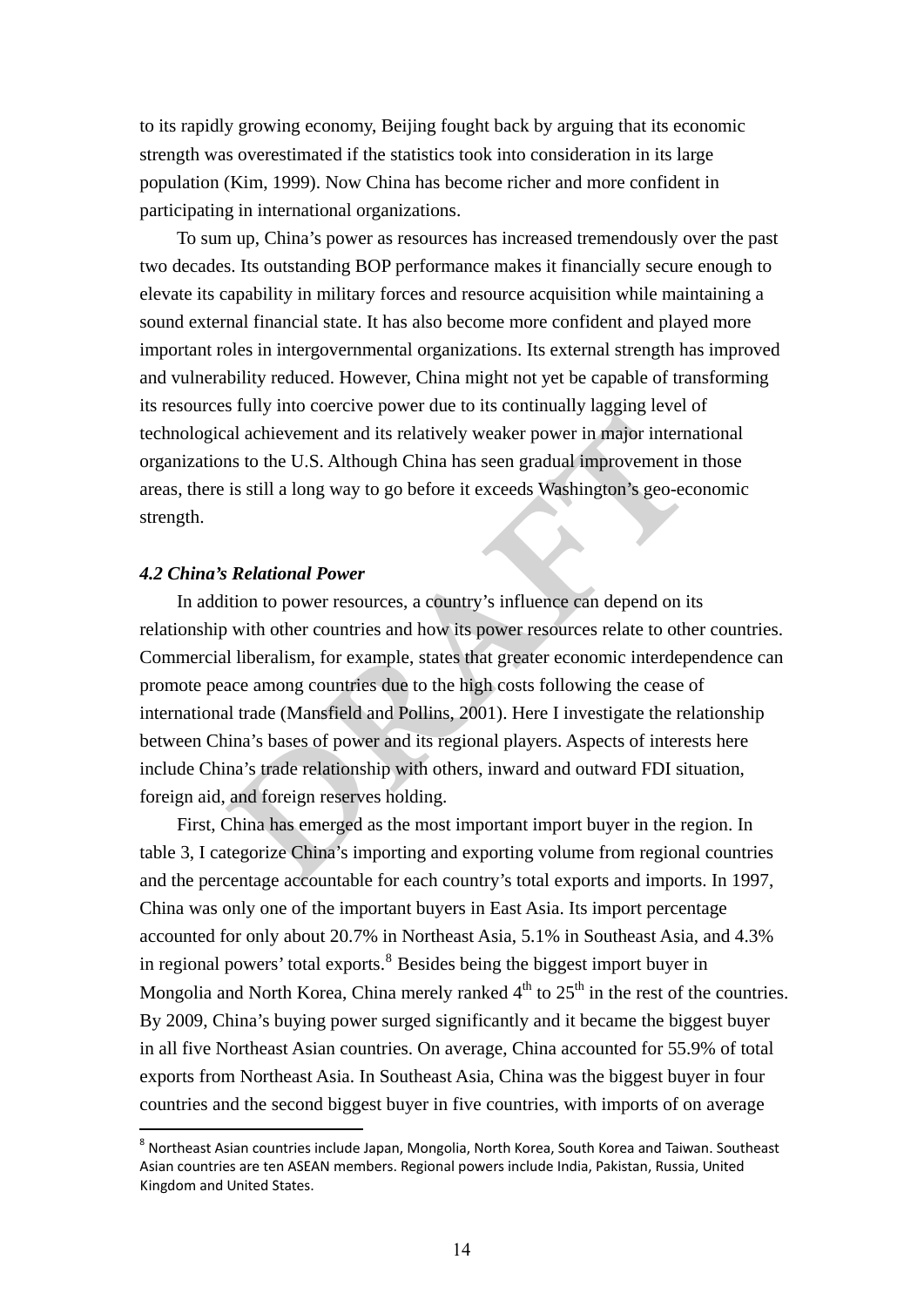26.2% of fould exports from those countries. Among them, Singapore, the Philippine,<br>Cambosh, 1, aos, Mohayan, and Thaland degred on China for nonce than 30% of their<br>expons. Most Fast Asian contricts are extremely dependen 26.2% of total exports from those countries. Among them, Singapore, the Philippines, Cambodia, Laos, Malaysia, and Thailand depend on China for more than 30% of their exports. Most East Asian countries are extremely dependent on international trade, which make them more vulnerable to China's power as a buyer. Other regional great powers, although less dependent on trade, still expect China to buy more for correcting their current account deficit. They only sell on average about 12.6% of their total exports to the world, albeit China became the biggest buyer in India and Russia. China's surging buying power also allowed them to become a major importer of global natural resources, such as copper, iron, coal, oil, and cotton. These commodities are more sensitive to the fluctuation of supply and demand. In 2001, according to *Asian Development Outlook 2013*, China's shares of global consumption of nonrenewable energy resources, major agricultural crops, and base metals were 20%, 23%, and 40%, respectively. It is the world's largest consumer of milled rice, cotton, coal, iron ore, nickel, refined aluminum, refined copper stainless steel, tin, and zinc. The report expects China to become a "shock emitter" to resource-rich countries through its influence on resource prices in global markets (Asian Development Bank, 2013).

## [Table 3]

Some evidence shows that China is capable of transforming its buying power into economic statecraft. A research found that countries that receive the Dalai Lama are likely to face China's short-term trade retaliation of cutting imports (Fuchs and Klann, 2013). Norway received similar pressure when its export of salmon to China dropped by half due to the Norwegian Nobel Committee's selecting Liu Xiabo as the 2010 Nobel Peace Prize recipient. A similar strategy was used on the Philippines where agriculture accounted for one-fifth of the country's economy and banana is the second largest exporting agricultural goods. In 2012 when China tried to force the Philippines to back down on territorial disputes over the Scarborough Shoal in South China Sea, their banana export was confronted with tighter quarantine inspections (Reilly, 2012). Beijing has shown its intention to unify Taiwan by means of "buying," rather than "conquering," by securing good deals to purchase over-produced Taiwanese fruits and vegetables, as well as encouraging mainland Chinese tourists to spend money in Taiwan. China's dominant influence on Mongolia is manifested in its purchases of 91% of Mongolia's total exports in 2011 as well. In 2009, when China limited its import of Mongolia-made commodities, the resulting 1.9% economic contraction brought about the collapse of Mongolia's largest bank. Scholars attribute this as one of China's major influencers on shaping Mongolia policies (Reeves and Pardo, 2013).

China is an exporting giant in the world. It was the biggest or the second biggest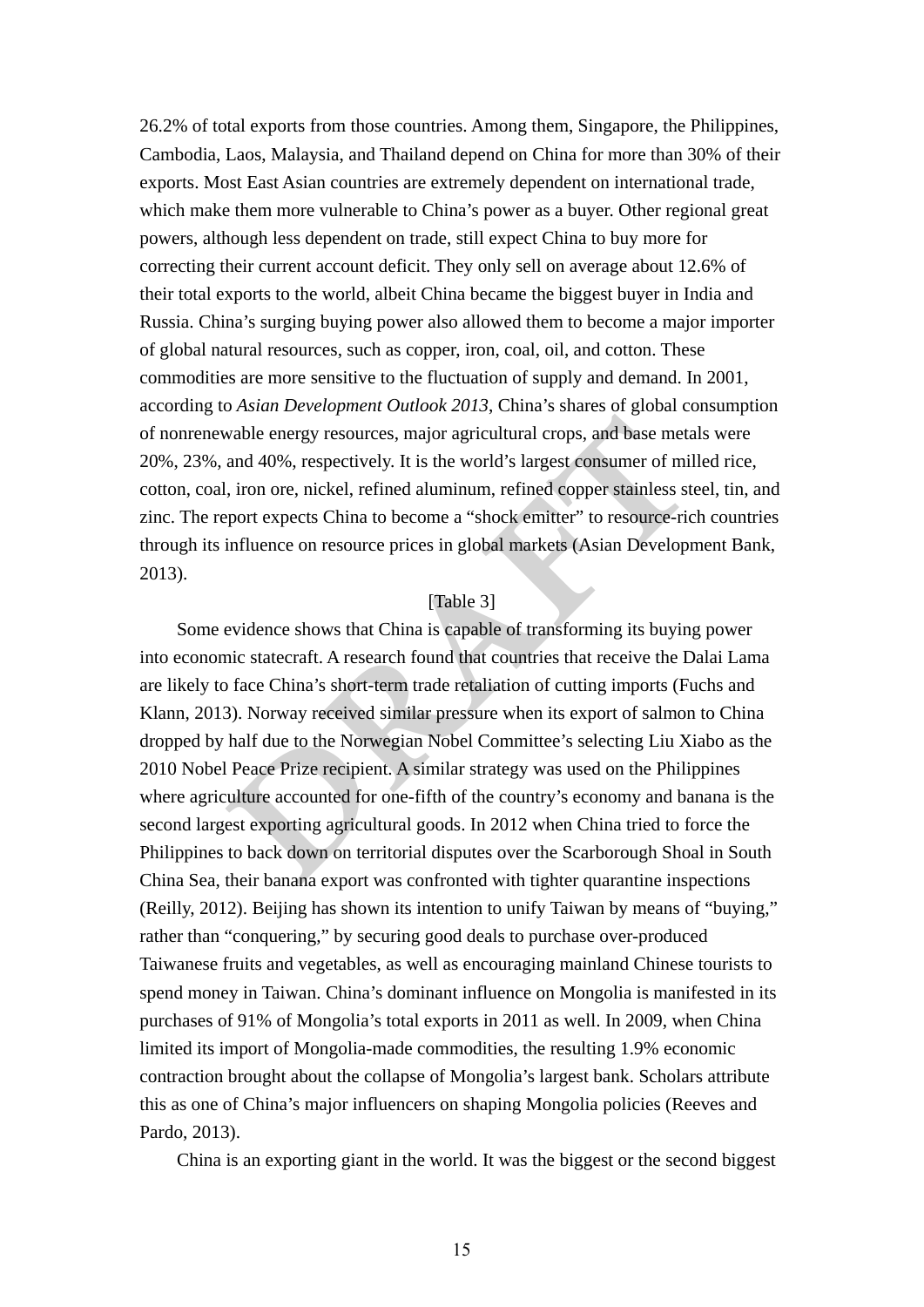seller of interest for 19 out of 20 countries in 2009. These exclude Cambodia,<br>Myannar, Ventan, Mongolia, Nonh Korea, and Toiwan, however, as once of them is<br>heavily reliant on China's exports. Resides, China's major expo seller of interest for 19 out of 20 countries in 2009. These exclude Cambodia, Myanmar, Vietnam, Mongolia, North Korea, and Taiwan, however, as none of them is heavily reliant on China's exports. Besides, China's major exporting goods are manufactured goods that can be easily substituted in the world market. Since exports to the other countries are less strategically important, pricing of those goods are also less sensitive to China's potential harassment. Compared to China's surging buying power, China's exports are less likely to constitute effective threats to others. One exception might be China's control of rare earth, which amounts to 97% of the worldwide trade, although it only accounts for a small portion of bilateral trade. Beijing once stopped exporting rare earth elements to Japan after the China-Japan maritime standoff in Diaoyu/Senkaku islands in September 2010. Since then, Japan actively sought alternative materials and import sources. In 2012, its import demands from China decreased, which led to difficulties among Chinese manufacturers. Ultimately, China's rare earth ban failed to constitute an effective diplomatic tool to threaten Japan (The Japan Times, 2012). In sum, China's current account surplus in its BOP with Western countries might strengthen its foundation of power as resources but is less of a threat than its deficit with regional countries. In other words, China's earnings from the Western hemisphere have been used to increase its influence as a powerful buyer in the Eastern hemisphere. Its geo-economic strength, in terms of relational power, has significantly risen in the region rather than in the world.

Second, China's outward and inward FDI relationship with other countries may increase or decrease China's geo-economic strength. If China's outward FDI amounts to a large share of economic development in the targeted countries or region, or are to strategically important industries, China's relational power will be strong. On the other hand, if China's inward FDI greatly affects its economic growth or strategic situation, it would curb China's relational power. As mentioned in the last section, China's outward FDI only accounts for a small portion in the region and the world. Most of its outward FDI were distributed to mining and leasing and business services sectors, and accounted for 23.6% and 36.2% of total outward investments in 2009. In terms of its FDI destination, about 63% were directed to Hong Kong while only 13%, 8.6%, and 8% went to Latin America, Asia, and Western developed countries, respectively. On the face value, China's outward FDI does not play important roles to host countries. However, most Chinese MNCs are state-owned and are more sensitive to directions from the central government. This may generate some leverage with host countries, especially developing countries that need China's more favorable terms to explore natural resources. This is evident in China-Sudan relations, which is founded upon China's investment in Sudan's oil and infrastructure projects. In the Darfur crisis and South Sudan's independence, the international society looked to China for giving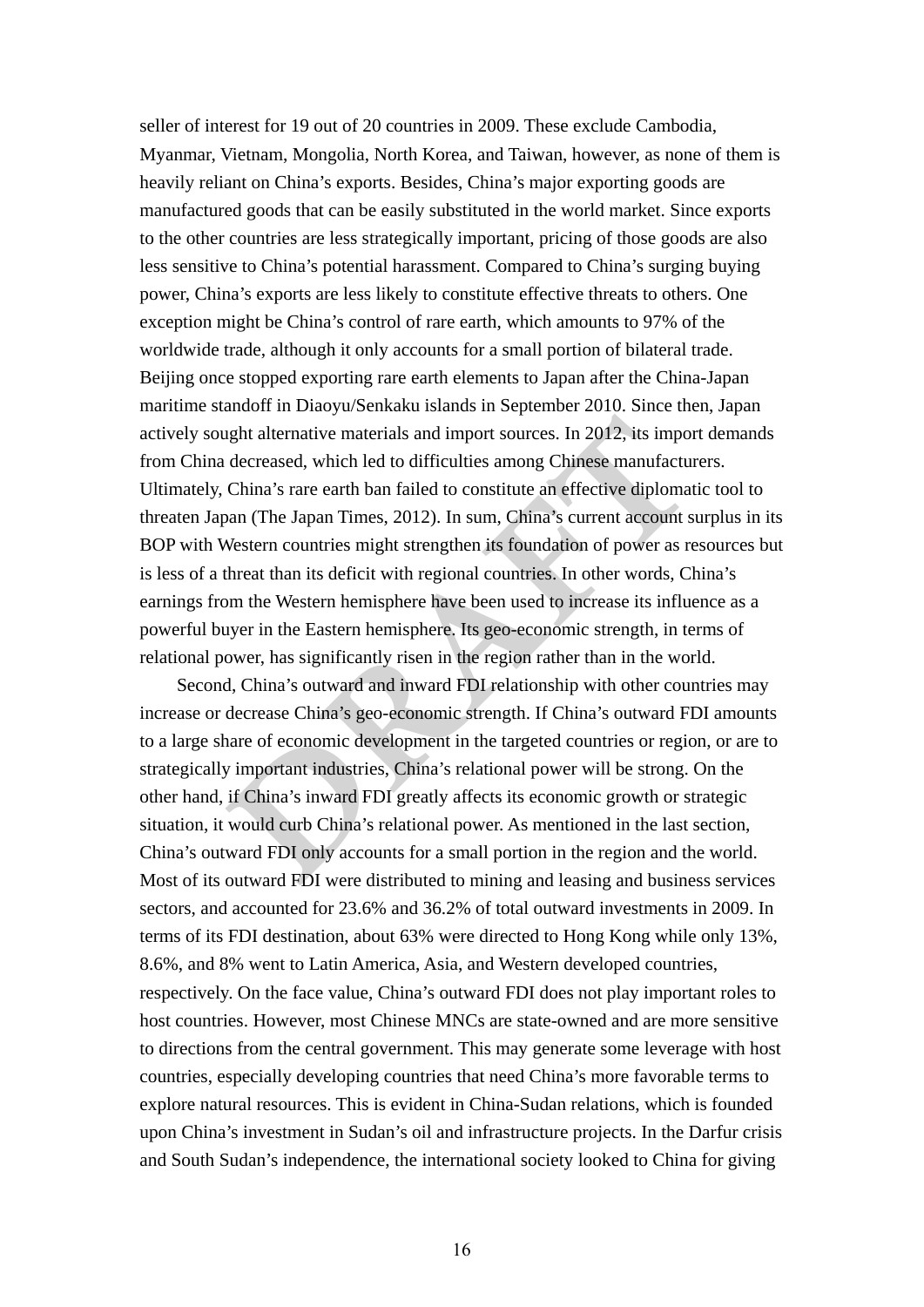**Exhationmentally political pressure to end long-standing bloodsheel. Beijing's influence andy be stoop in several developing contains the state of his investments, but in the H.S., for examples, Chinity charged contained** Khartoum enough political pressure to end long-standing bloodshed. Beijing's influence may be strong in several developing countries because of its investments, but it has become more difficult to acquire sensitive industries from its global rivals. In the U.S., for example, China's state-owned oil company, China National Offshore Oil Corporation (CNOOC), had failed to acquire a California based oil company Union Oil Company of California (UNOCAL), which became defunct in 2005. The deal died in the end due to political pressures in the U.S. for fear of China's surging influence on U.S.'s energy security. Although Chinese state-owned enterprises, especially national oil companies, still accounted for the greatest share of foreign investors in oil and gas industries in North America, the deals were made possible only when China accepted to purchase only a portion of it and focus on the partnership relationship instead (Dezember and Areddy, 2012). For China, holding foreign assets in such a way is less likely to result in effective influence on host countries.

China's inward FDI as a percentage of GDP, on the other hand, equaled to 3.8% in 2011, which is relatively low compared to other countries, such as Mongolia and Singapore whose inward FDI that accounted for 53.8% and 22.8% of their GDP.<sup>9</sup> Employment of foreign-invested enterprises equaled to 5.46% and their contribution to China's GDP were 3%-6% in 2009. Among those inward FDI, 62.7% came from Asian countries. Among them, more than 45% were Hong Kong investors, which would not constitute a threat to China at all. Western developed countries merely accounted for 8.8%. Most investments were made in manufacturing and service sectors while only a small portion went to primary and mining sectors. In 2009, only 1.6% of FDI went to primary industries and 0.6% went to mining industries while 52% and 45.8 were respectively invested in manufacturing and service industries (Li, 2013). Private MNCs acquired China's assets merely to pursue China's fast-expanding markets rather than for a strategic purpose. Foreign ownership in mainland Chinese assets does not yet constitute a potential threat to China. To sum up, China's outward and inward FDI situation does not create significant geo-economic potential in the region and the world but it may give China some leverage in several developing countries that need Chinese capital for infrastructure developments. These countries, nevertheless, are not major global powers.

Third, foreign aid is another potential power basis for donor countries. It can be either unrequited transfers or debt forgiveness in a country's current and capital accounts in the BOP. From 1997 until 2012, China remained a net aid recipient, which means that it received more foreign aid than it gave. Its global influence as an aid donor was not comparable to major Western donors, such as United States, France, or

<span id="page-16-0"></span> $^9$  World Bank, Foreign direct investment, net inflows (% of GDP)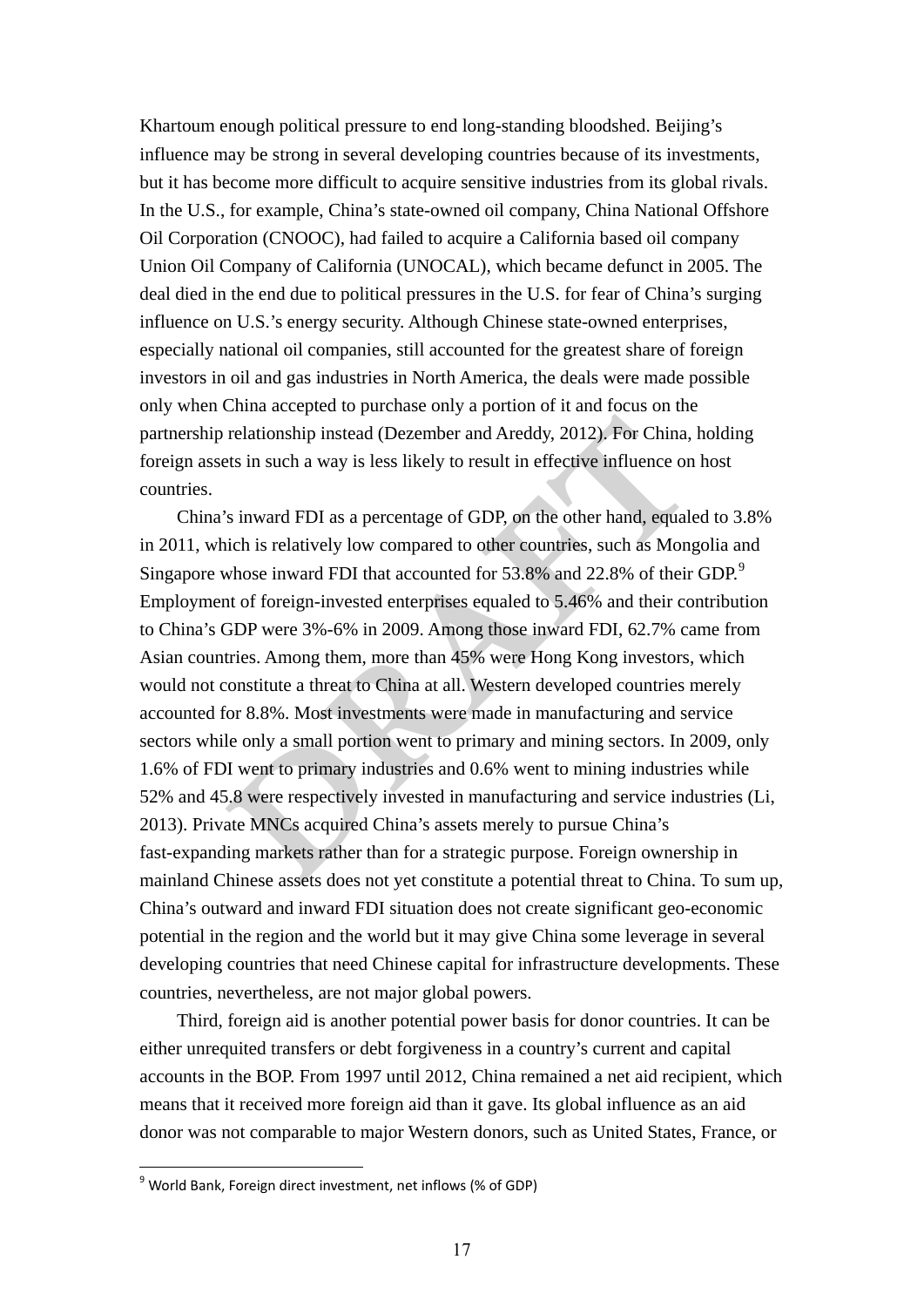Germany. When these four countries unrequiredly gave out US869 billion on average in 2011, China received MSS25. Studion Although China has increased in forest countering and the transfer method and and the transfer and th Germany. When these four countries unrequitedly gave out US\$69 billion on average in 2011, China received US\$25.3 billion. Although China has increased its foreign aid and the transfers received have decreased, the gap between China and Western countries' global donation is still significant. From the regional perspective, however, China has increased its aid to Southeast Asia. It is estimated that China's aid to Southeast Asian countries increased from a total of US\$36 million in 2002 to US\$6.7 billion in 2007 (Lum et al., 2009). With laxer aiding conditions than other Western donors, China has signaled its reluctance to use economic incentives to change the behaviors of recipients but has tried to bring reciprocity. In addition, China's political system and value system are closer to that of Southeast Asian. All these reasons make China's money more attractive. Take China-Vietnam relationship as an example. Although both see each other as an adversary, it is estimated that, including grants and loans, China has become the second largest aid provider to Vietnam. The number of grants and loans to Vietnam amounted to US\$200 million, only second to Japan. China also offered generous loan programs to help develop infrastructure in Vietnam. Projects include electricity, roads, school, hospital and telecommunication. These projects not only benefit the poor in Vietnam but also create tight interconnectivity between both countries. China's behavior is considered an utilization of soft power aimed at opening Vietnam's markets to Chinese goods, as well as securing interests of potential natural resources Vietnam possesses (Lum et al., 2008). In brief, while China may not become an influential donor around the world, its relative regional leverage is gradually on the rise.

Fourth, a country's foreign reserves can serve as a potential economic statecraft if a large holder of foreign reserves suddenly dumps the sum to attack the target's foreign exchange. China's total reserves in 2012 equaled to US\$3.3 trillion, among which over 99% were foreign-exchange reserves. As mentioned earlier almost all reserves are denominated in dollars, euros, pounds, and yen. It is speculated that China's large amount of U.S. Treasury bill holding will become a leverage to use against Washington. Indeed, China has become at least the second largest lender to the U.S. since mid-2000s. The global share of China's U.S. Treasury holding equaled to 9.4% in 2007, rose to its recent peak of 15.19% in 2009, and dropped to 12% in 2012.[10](#page-17-0) In 2012, Japan once again became the largest creditor to the U.S. The question therefore would be: will Beijing's change of portfolio in foreign reserves holding threaten Washington? It seems unlikely, for two reasons. First, although China is one of the major U.S. Treasury bond holders, other countries also rely heavily on them to stabilize their exchange rates. Therefore, when China diversifies

<span id="page-17-0"></span> $10$  Major Foreign Holders of U.S. Treasury Securities, U.S. Department of the Treasury, retrieved from http://www.treasury.gov/resource‐center/data‐chart‐center/tic/Pages/ticsec2.aspx.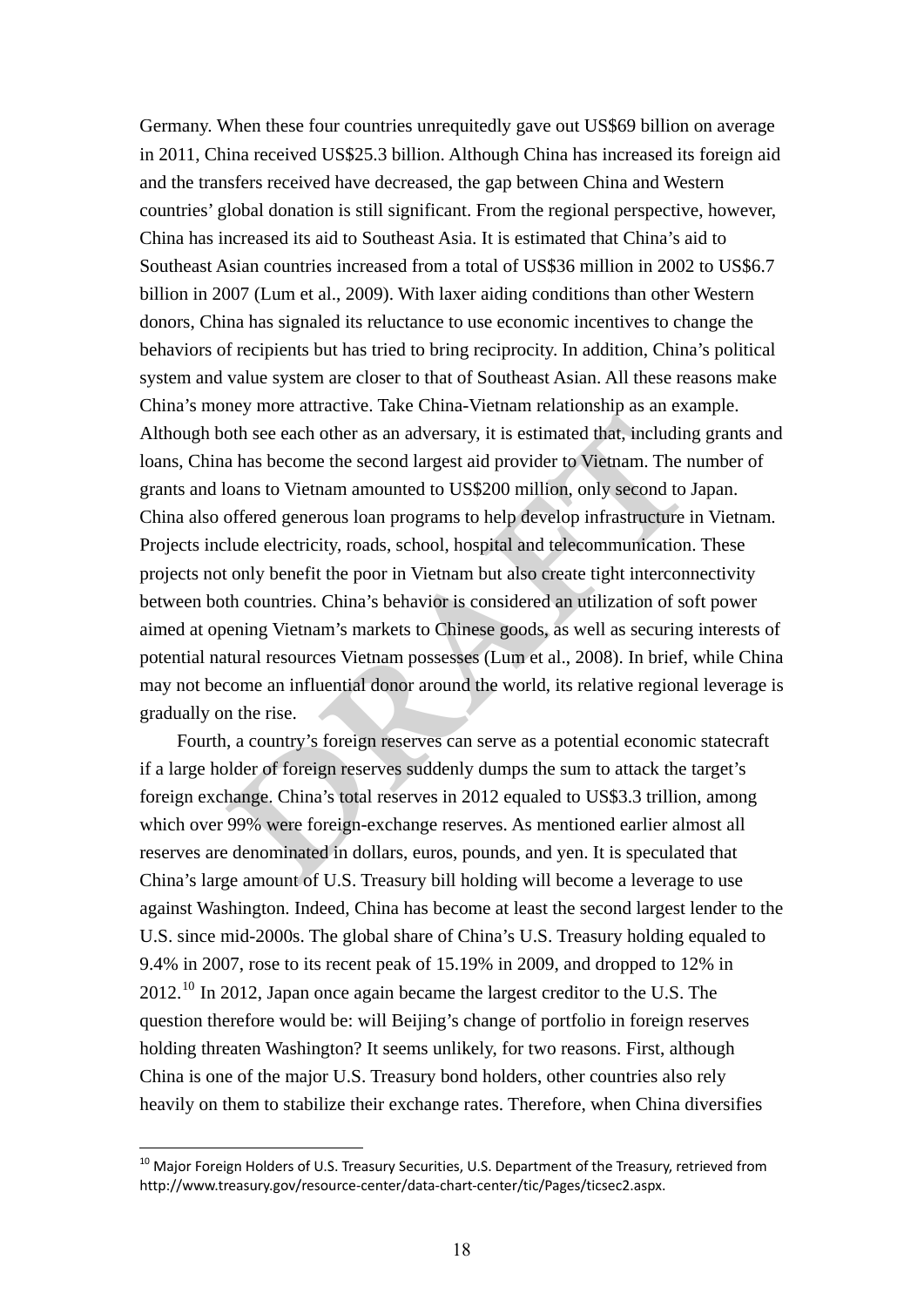its foreign reserves portfolio away from the U.S., other counties would ertier the morker and fill the gap. It is evident that where Cinities standed to bore it is U.S. bond boldings, Ispan, United Kingdom, Singapow, Taiwa its foreign reserves portfolio away from the U.S., other countries would enter the market and fill the gap. It is evident that when China started to lower its U.S. bond holdings, Japan, United Kingdom, Singapore, Taiwan, and South Korea increased their U.S. bond holdings (see table 4). As long as the U.S. dollar is still the main foreign exchange currency in global markets, China is less likely to effectively flex its muscles. Second, since China holds a large amount of dollar-denominated financial assets, it would suffer economic loss from drastic depreciation of the dollar and appreciation of the renminbi as well. According to William Cline's calculation, a one percent rise in renminbi's real effective exchange rate will harm China's exports as it would lead to a drop in its current account surplus, and cost 0.3% to 0.45% percent of China's GDP. If renminbi appreciates 10%, China's current account surplus will be down by US\$170 to 250 billion (Cline, 2010). As a consequence, China would try to maintain a stable peg to the U.S. dollar, which makes the holding of U.S. bonds less likely to become a threat to Washington. In sum, China's large amount of foreign reserves can best be seen as a potential power that is either ineffective or will create mutual damages. In reality, China may not take much advantage in this creditor-debtor relationship.

### [Table 4]

 To sum up, judging from the BOP situation, China's global relational power is more salient in its surging buying power around the world, which may create effective pressure to international societies. In terms of FDI, foreign aid, and foreign reserves accumulation, China's global relational power still falls short of effective pressure in the world and is not comparable to Western countries. In the regional context, however, China has become the biggest buyer and seller as a whole. Its rising outward FDI and foreign aid in the region and the developing world will give it more leverage in several countries. China's geo-economic relational power in the region is saliently on the rise.

# **5 Conclusion**

This paper contributes to the debate of the global imbalance problem. It argues that China's geo-economic power is not rising relative to its fast-growing current account surplus and foreign reserve holdings. China is still not at a place to transform resources it possesses to effective economic statecraft. Its relative geo-economic power, at best, is approaching that of the U.S. but there is still a large gap to fill. However, one should take heeds of four aspects of China's rise.

First, China's fast-accumulation of capital, made possible by huge trade surplus and inward FDI, has made it the second largest global and the regional buyer. Its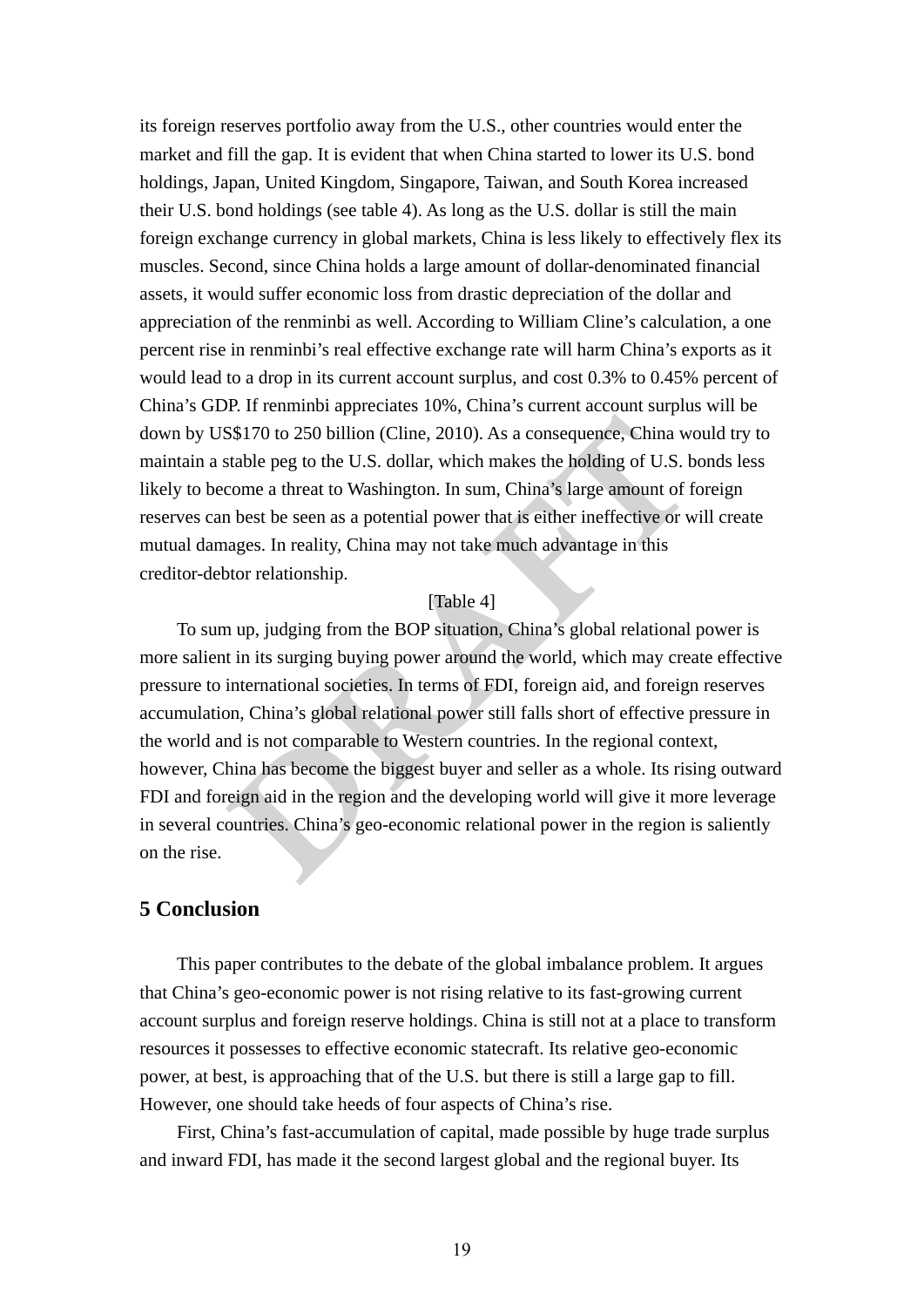power as a major global buyer is approaching that of the U.S., which accounts for 41.4% of total imports to both countries. While China's internal market is expected to keep rising, along with its continually growing influence toward correcting global imbalance, China will make even more purchases and will soon surpass the leading place of the U.S. Its influence on the purchases of many primary goods makes the prices sensitive to China's needs. It further elevates China's position in global markets. When China needs to exert pressure to the world, this may be the most likely economic statecraft for China to adopt in the upcoming future.

power as a major global buyer is approaching that of the U.S., which accounts for 41.4% of feat any cosing computes. Which China's internal more is expected for the principal incomparison (and in the continually growing in Second, China's growing geo-economic power is more salient in the region than in the world. This is manifested in its military buildup and rising economic interdependence between China and the region. The strength of the People's Liberation Army (PLA) will continue to grow if China maintains its outstanding economic performance. Further, since China is still a land power, its military expenditure on maritime power-projection capabilities will be constrained by the needs for continental defense (Ross, 2009). As a result, its relative military strength in the adjacent region will rise significantly. Its global power stretch is less likely to become a threat, however. The rising economic interdependence relationship will make East Asian countries rely more on their Chinese counterpart. Washington's regional influence is in decline, which makes a U.S.-favored Asia-Pacific regional plan on the wane and a China-favored East Asian regionalism on the rise.

Third, China's growing geo-economic power will face obstacles if its economic performance falters in the future. Readings from China's BOP from 2009 to 2012 show that although China's exports of goods continues to rise, its imports of goods are rising even faster. Its trade deficit in service sectors has increased swiftly, negatively influencing China's current account. Financial inflow in Beijing's financial account has been in the negatives for the first time since 1999. Should the trend continues, halt in growth of both accounts that would limit its geo-economic capability will put financial pressure on China. However, this possible upcoming trouble can be remedied with the growth of China's internal market and its ability to attract foreign investors. Such internal growth can make up for the loss in national coffer made by declining growth in China's external revenues.

Fourth, in addition to possible decline in growth, China's geo-economics will be limited if the development of technological level remains stagnant. This is one of the key factors for an upgraded military capability and economic growth. Recent trend shows that China still has a long way before it will catch up with developed countries. Such qualitative improvement is a way to further its quantitative growth. This might be a key to determine how quick and how much China's growth in its geo-economic capabilities can be.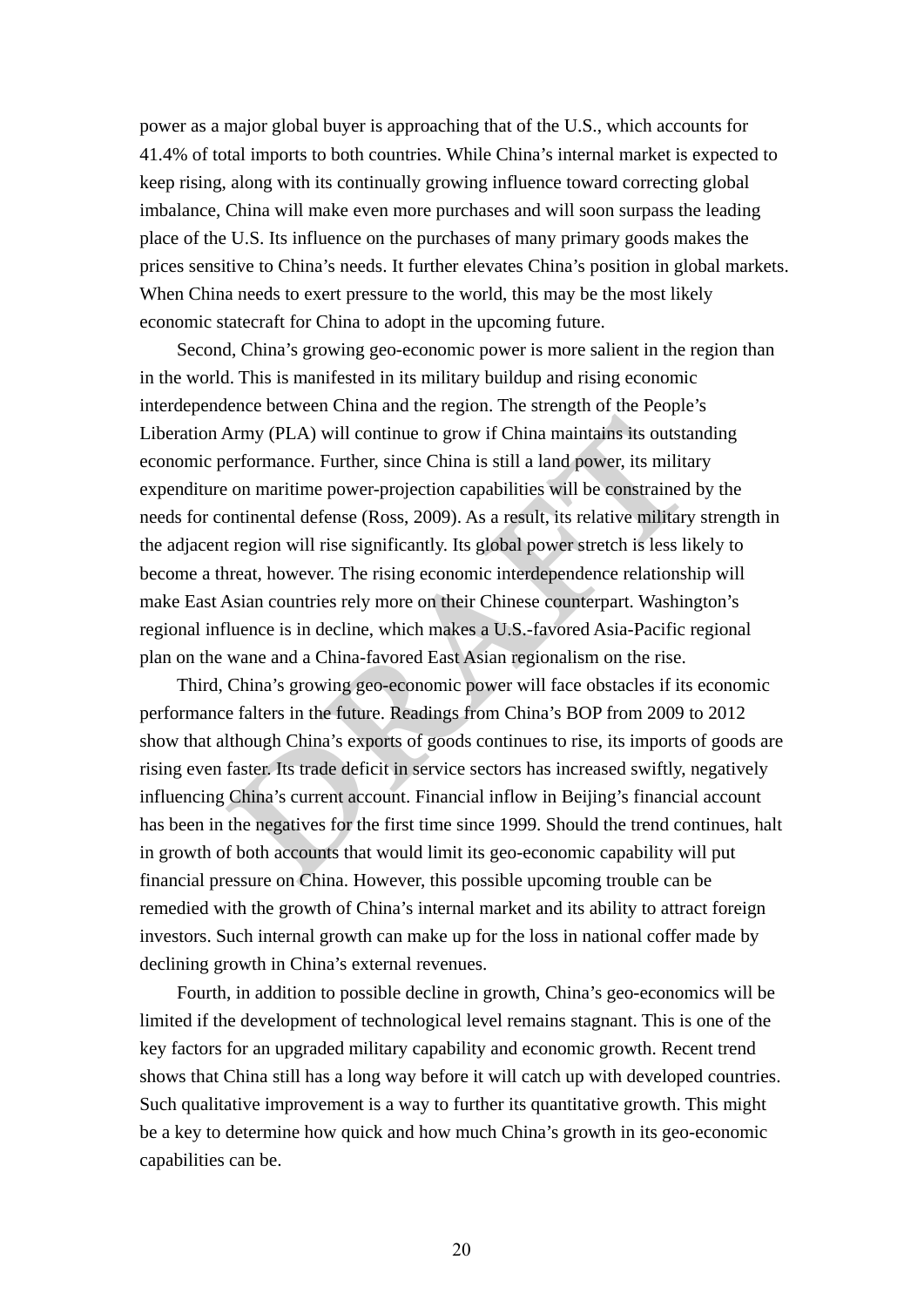#### **REFERENCES**

Baldwin, D. A. (2013) *Handbook of International Relations*, ed. W. Carlsnaes, T. Risse and B. A. Simmons, Thousand Oaks, CA, SAGE Publications, pp. 273-97.

Bank, A. D. (2013) *Asian Development Outlook 2013: Asia's Energy Challenge*, Mandaluyong City, Philippines, Asian Development Bank.

- BBC (2013) 'China's ambitious plans for its huge reserves', *BBC*, May 19.
- Beckley, M. (2011) 'China's century?: Why America's edge will endure', *International Security*, 36, 41-78.
- Bergsten, C. F. (2006) *Reforming the IMF for the 21st Century*, ed. E. M. Truman, Washington DC, Peterson Inst for International Economics, pp. 279-92.
- Bergsten, C. F. (2009) 'Two's company', *Foreign Affairs*, 88, 169-70.
- Chey, H.-K. (2013) 'Can the renminbi rise as a global currency? The political economy of currency internationalization', *Asian Survey*, 53, 348-68.
- Cline, W. R. (2010) *Policy Brief*, Washington DC: Peterson Institute for International Economics.
- Dezember, R. and Areddy, J. T. (2012) 'China foothold in U.S. energy', *Wall Street Journal*, March 6.
- Dreher, A., Fuchs, A. and Nunnenkamp, P. (2013) 'New donors', *International Interactions*, 39, 402-15.
- Drezner, D. W. (2009) 'Bad debts: assessing China's financial influence in great power politics', *International Security*, 34, 7-45.
- **REFRENCES**<br> **Baldwin, D. A. (2013)** *Hondhook of Juannational Relations***, ed. W. Carlsmas, T.<br>
Basic and B. A. Simmons, Transand Chick, CA, AS(CF Pahlictations, pp. 273-97.<br>
Bank, A. D. (2013)** *Asican Development Outlook 2* Eichengreen, B. J. (2011) *Exorbitant Privilege : The Rise and Fall of The Dollar and the Future of the International Monetary System*, Oxford ; New York, NY, Oxford University Press.
	- Fuchs, A. and Klann, N.-H. (2013) 'Paying a visit: The Dalai Lama effect on international trade', *Journal of International Economics*.
	- Glaser, B. (2006) 'U.S.-China relations: promoting cooperation, managing friction', *comparative connections: A Quarterly E-Journal on East Asian Bilateral Relations (CSIS)*, 8.
	- International Monetary Fund (1997) *International Monetary Fund Annual Report 1997*, International Monetary Fund.
	- International Monetary Fund (2010) *Balance of Payments Manual, Sixth Edition (EPub)*, International Monetary Fund.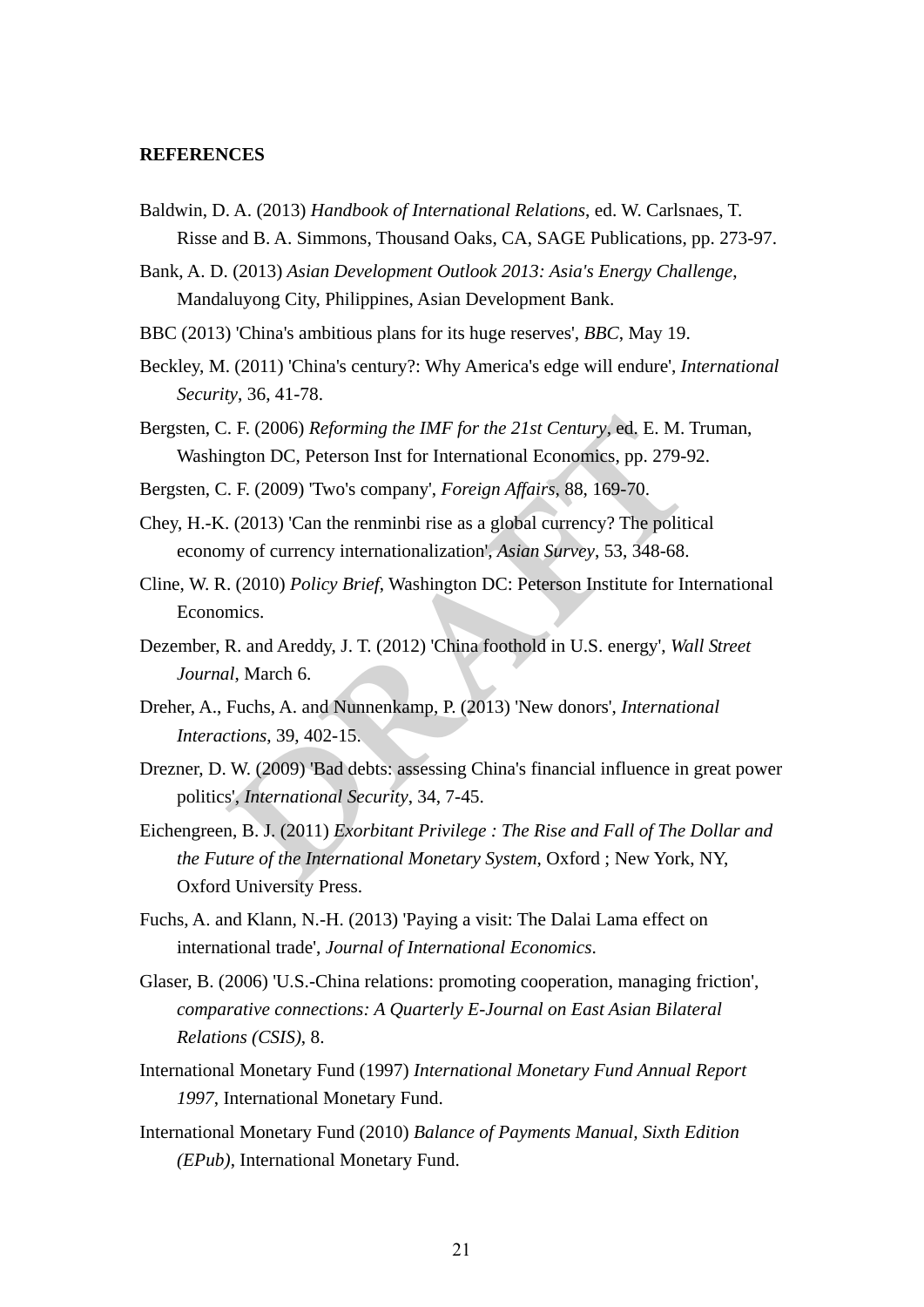- International Monetary Fund (2012) *International Monetary Fund Annual Report 2012: Working Together To Support Global Recovery: Working Together To Support Global Recovery*, International Monetary Fund.
- Jensen, N. M. (2003) 'Democratic governance and multinational corporations: political regimes and inflows of foreign direct investment', *International Organization*, 57, 587-616.
- Kennedy, P. M. (1987) *The Rise and Fall of the Great Powers : Economic Change and Military Conflict from 1500 to 2000*, New York, NY, Random House.
- Kim, S. S. (1999) *China Joins the World : Progress and Prospects*, ed. E. Economy and M. Oksenberg, New York: Council on Foreign Relations Press, pp. 42-90.
- International Monetary Fund (2012) *International Monetary Fund Amoual Report*<br>2012: Working Together To Support Global Recovery, Working Together To<br>3 Support Global Recovery, International Volveraty Fund.<br>2<br>Instead, Newt Kubny, J. and Voss, H. (2010) 'The impact of Chinese outward investment: Evidence from Cambodia and Vietnam', Bonn, Germany: Deutsches Institut für Entwicklungspolitik.
	- Lampton, D. M. (2008) *The Three Faces of Chinese Power : Might, Money, and Minds*, Berkeley, CA, University of California Press.
	- Li, Z. (2013) 'How foreign direct investment promotes development: the case of the people's republic of china's inward and outward fdi', *ADB Economics Working Paper Series*.
	- Lum, T., Fischer, H., Gomez-Granger, J. and Leland, A. (2009) 'China's foreign aid activities in Africa, Latin America and Southeast Asia', *Congressional Research Service Report*, 40361.
	- Lum, T. G., Morrison, W. M. and Vaughn, B. (2008) 'China's" soft power" in Southeast Asia', *Congressional Research Service Report*.
	- Mansfield, E. D. and Pollins, B. M. (2001) 'The study of interdependence and conflict recent advances, open questions, and directions for future research', *Journal of Conflict Resolution*, 45, 834-59.
	- Reeves, J. and Pardo, R. P. (2013) 'Parsing China's power: Sino-Mongolian and Sino-DPRK relations in comparative perspective', *International Relations of the Asia-Pacific*, Forthcoming.
	- Reilly, J. (2012) 'China's unilateral sanctions', *The Washington Quarterly*, 35, 121-33.
	- Ross, R. S. (2009) 'China's naval nationalism: sources, prospects, and the US response', *International Security*, 34, 46-81.
	- Samphantharak, K. (2011) 'The rise of China and foreign direct investment from Southeast Asia', *Journal of Current Southeast Asian Affairs*, 30, 65-75.
	- Subramanian, A. (2011) 'Inevitable superpower: why China's dominance is a sure thing, The', *Foreign Affairs*, 90, 66-78.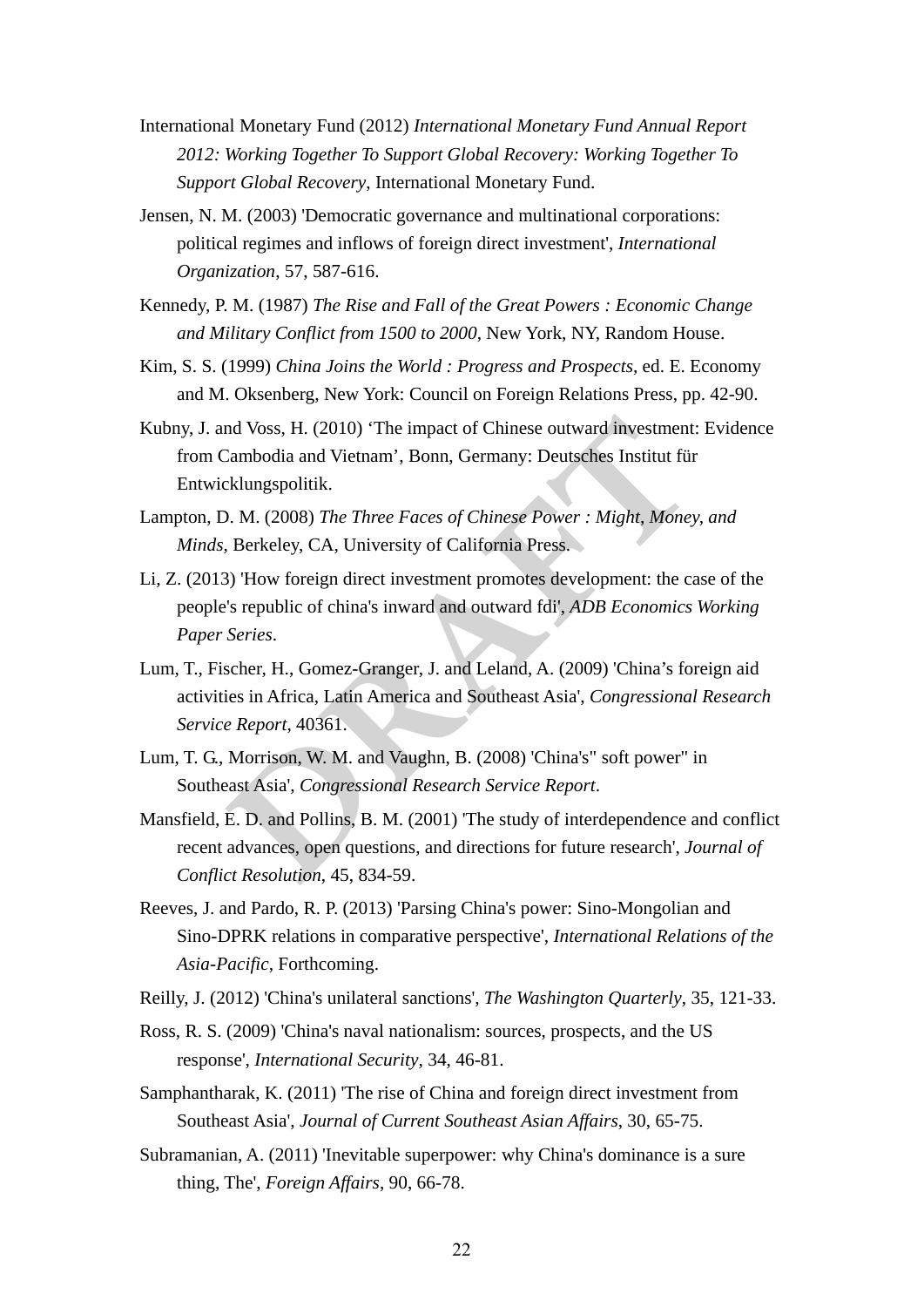- Swaine, M. D., Mochinzki, M. M., Brown, M. L., Giarra, P. S., Paul. D. H., Odell, R.<br>F., L., D., Paulare, O., and Rea, X. (2014) *Chinze*, *Milliarcy and the U.S. Argumental due U.S.*,  $\alpha$ , Paulare, O. and *R. R. Chinzy M* Swaine, M. D., Mochizuki, M. M., Brown, M. L., Giarra, P. S., Paal, D. H., Odell, R. E., Lu, R., Palmer, O. and Ren, X. (2013) *China's Military and the U.S.-Japan Alliance in 2030: A Strategic Net Assessment*, Washington DC: Carnegie Endowment for International Peace.
	- The Japan Times (2012) 'China losing rare-earth diplomatic leverage over Japan; exports hit lowest level in 10 years', *The Japan Times*, October 25.
	- The World Bank (1997) *The World Bank Annual Report 1997,* World Bank.
	- The World Bank (2012) *The World Bank Annual Report 2012,* World Bank.
	- Thompson, H. (2007) 'Debt and power: The United States' debt in historical perspective', *International Relations*, 21, 305-23.
	- United Nations Conference on Trade and Development (2005) *World Investment Report 2005: Transnational Corporations and the Internationalization of R&D,* Switzerland, United Nations.
	- Xinbo, W. (2010) 'Understanding the geopolitical implications of the global financial crisis', *The Washington Quarterly*, 33, 155-63.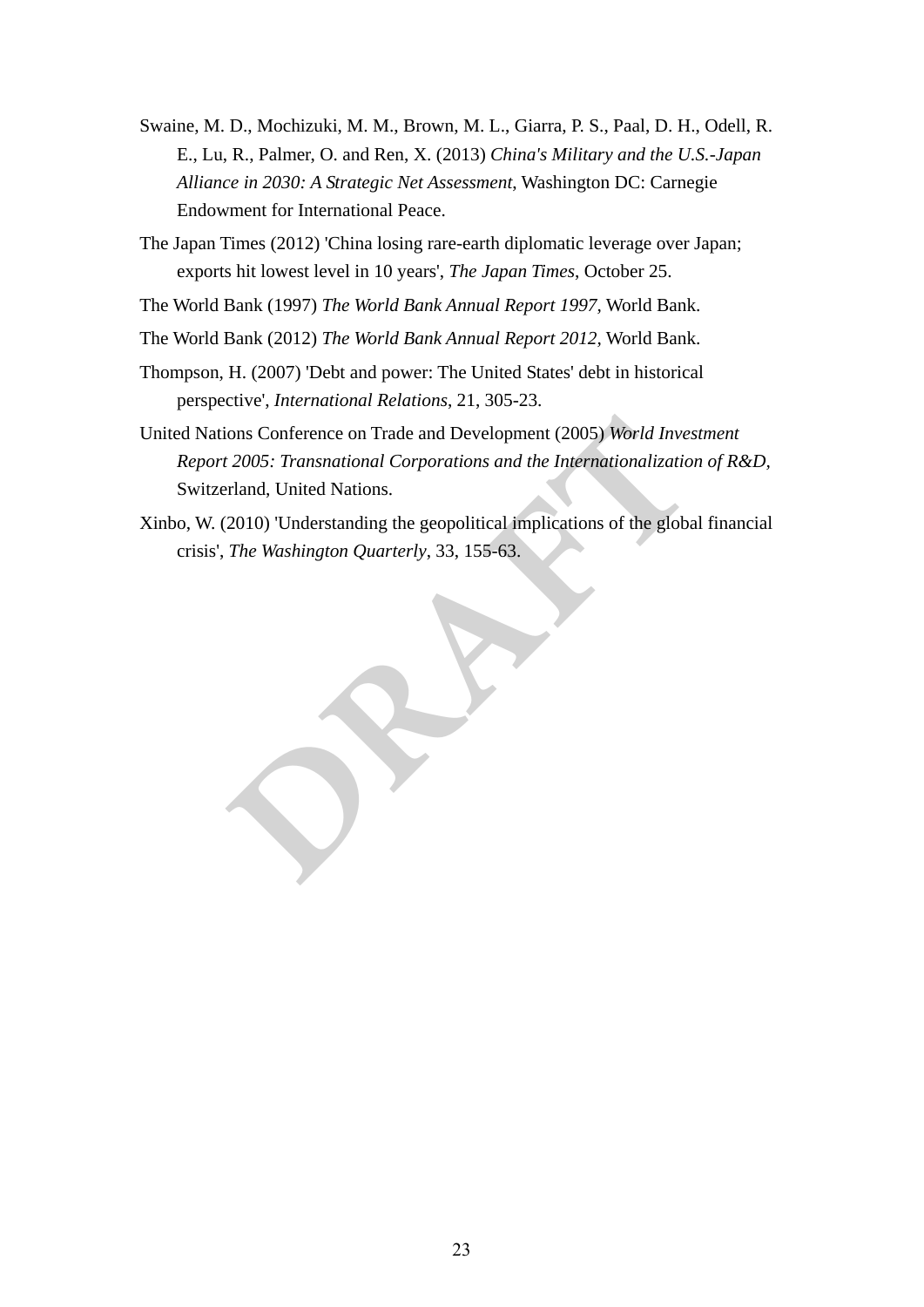|                          |  | Table 1. China's Current Account and Financial Account Balance from 1997 to 2012 (hundred million US\$) |        |        |        |        |        |                  |          |                                                                                |          |          |          |          |          |          |        |
|--------------------------|--|---------------------------------------------------------------------------------------------------------|--------|--------|--------|--------|--------|------------------|----------|--------------------------------------------------------------------------------|----------|----------|----------|----------|----------|----------|--------|
|                          |  | 1997                                                                                                    | 1998   | 1999   | 2000   | 2001   | 2002   | 2003             | 2004     | 2005                                                                           | 2006     | 2007     | 2008     | 2009     | 2010     | 2011     | 2012   |
| <b>Current Account</b>   |  | 370                                                                                                     | 315    | 211    | 205    | 174    | 354    | 459              | 687      | 1,608                                                                          | 2,499    | 3,718    | 4,261    | 2,611    | 3,054    | 2,017    | 1,931  |
| Goods & Service          |  | 428                                                                                                     | 438    | 306    | 289    | 281    | 374    | 361              | 493      | 1,248                                                                          | 2,089    | 3,075    | 3,489    | 2,201    | 2,321    | 1,883    | 2,318  |
| Goods                    |  | 462                                                                                                     | 466    | 360    | 345    | 340    | 442    | 447              | 590      | 1,342                                                                          | 2,177    | 3,154    | 3,607    | 2,495    | 2,542    | 2,435    | 3,216  |
| Service                  |  | $-34$                                                                                                   | $-28$  | $-53$  | -56    | $-59$  | $-68$  | $-86$            | $-97$    | -94                                                                            | $-88$    | $-79$    | $-118$   | $-294$   | $-221$   | $-552$   | $-897$ |
| Income                   |  | $-110$                                                                                                  | $-166$ | $-145$ | -147   | $-192$ | -149   | $-78$            | $-35$    | 106                                                                            | 118      | 257      | 314      | 73       | 304      | $-119$   | $-421$ |
| <b>Current Transfer</b>  |  | 51                                                                                                      | 43     | 49     | 63     | 85     | 130    | 176              | 229      | 254                                                                            | 292      | 387      | 458      | 337      | 429      | 253      | 34     |
| Government               |  | 5                                                                                                       | -1     | 1      | -1     | $-1$   | $-1$   | $\boldsymbol{0}$ | $-1$     | $-2$                                                                           | $-1$     | $-2$     | $-2$     | $-2$     | $-3$     | $-26$    | $-31$  |
| Private                  |  | 47                                                                                                      | 42     | 48     | 63     | 86     | 131    | 176              | 230      | 256                                                                            | 293      | 388      | 460      | 340      | 432      | 278      | 65     |
| <b>Financial Account</b> |  | 210                                                                                                     | $-63$  | 52     | 20     | 348    | 323    | 528              | 1,107    | 589                                                                            | 60       | 704      | 159      | 1,769    | 2,214    | 2,156    | $-211$ |
| Direct Investment        |  | 417                                                                                                     | 411    | 370    | 375    | 374    | 468    | 472              | 531      | 678                                                                            | 603      | 1,214    | 943      | 703      | 1,249    | 1,704    | 1,911  |
| Abroad                   |  | $-26$                                                                                                   | $-26$  | $-18$  | $-9$   | $-69$  | $-25$  | $\overline{2}$   | $-18$    | $-113$                                                                         | $-178$   | $-170$   | $-535$   | $-439$   | $-602$   | $-497$   | $-624$ |
| Rept. Economy            |  | 442                                                                                                     | 438    | 388    | 384    | 442    | 493    | 471              | 549      | 791                                                                            | 781      | 1,384    | 1,478    | 1,142    | 1,851    | 2,201    | 2,535  |
| <b>Reserve Assets</b>    |  | $-357$                                                                                                  | $-64$  | $-85$  | $-105$ | $-473$ | $-755$ | $-1,170$         | $-2,064$ | $-2,070$                                                                       | $-2,470$ | $-4,617$ | $-4,190$ | $-3,984$ | $-4,717$ | $-3,878$ | $-966$ |
| Foreign Exchange         |  | $-349$                                                                                                  | $-51$  | $-97$  | $-109$ | $-466$ | $-742$ | $-1,168$         | $-2,067$ | $-2,089$                                                                       | $-2,475$ | $-4,619$ | $-4,178$ | $-3,821$ | $-4,696$ | $-3,848$ | $-987$ |
|                          |  |                                                                                                         |        |        |        |        |        |                  |          |                                                                                |          |          |          |          |          |          |        |
|                          |  |                                                                                                         |        |        |        |        |        |                  |          |                                                                                |          |          |          |          |          |          |        |
|                          |  |                                                                                                         |        |        |        |        |        |                  |          | Table 2. China's Voting Share and Contributions in International Organizations |          |          |          |          |          |          |        |
|                          |  |                                                                                                         |        |        |        |        |        |                  |          | 1997                                                                           |          |          |          | 2012     |          |          |        |
|                          |  |                                                                                                         | IMF(%) |        |        |        |        |                  |          |                                                                                | 2.28     |          |          | 3.81     |          |          |        |

|                     | Table 2. China's voting Share and Contributions in International Organizations |                       |                   |
|---------------------|--------------------------------------------------------------------------------|-----------------------|-------------------|
|                     |                                                                                | 1997                  | 2012              |
|                     | $IMF$ $%$                                                                      | 2.28                  | 3.81              |
| <b>Voting Share</b> | World Bank (IBRD) (%)                                                          | 2.89                  | 5.48              |
|                     | Asian Development Bank (%)                                                     | 5.5                   | 5.5               |
| Contributions       | United Nations (US\$ mil. / % / ranking)                                       | $9.23 / 0.74 / 19$ th | 144.7 / 5.5 / 6th |

Table 2. China's Voting Share and Contributions in International Organizations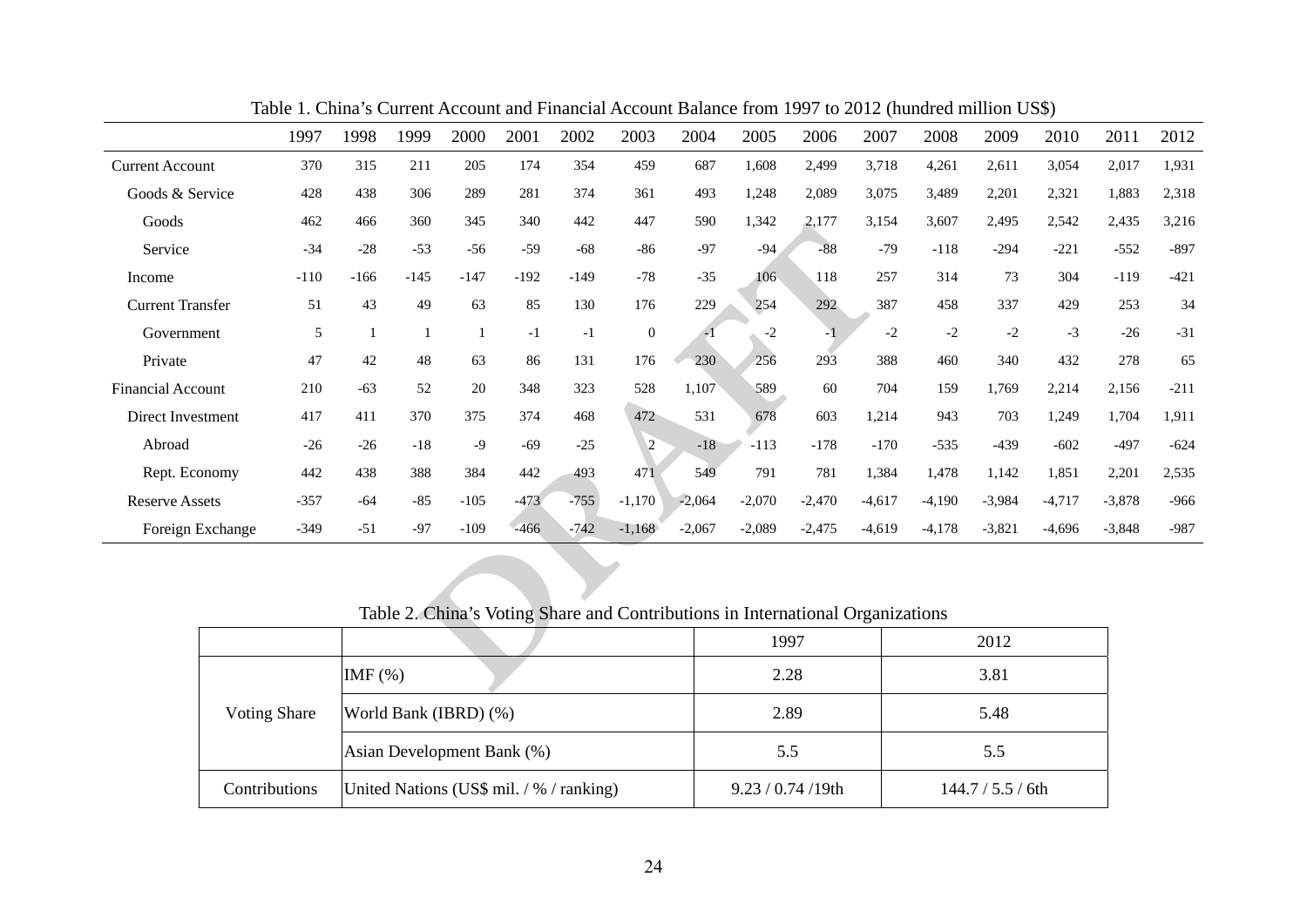|                         |                   |                                                                                                           |             |                     | Table 3. China's Buying and Selling Power in 1997 and 2009 |               |                                               |                  |              |                                |                    |              |  |  |
|-------------------------|-------------------|-----------------------------------------------------------------------------------------------------------|-------------|---------------------|------------------------------------------------------------|---------------|-----------------------------------------------|------------------|--------------|--------------------------------|--------------------|--------------|--|--|
|                         | 1997              |                                                                                                           |             |                     |                                                            |               |                                               |                  |              | 2009                           |                    |              |  |  |
| Country/Region          |                   | China's Buying Power<br>China's Selling Power<br>mil. US\$<br>PCT. (%)<br>mil. US\$<br>Ranking<br>Ranking |             |                     |                                                            |               | China's Buying Power<br>China's Selling Power |                  |              |                                |                    |              |  |  |
|                         |                   |                                                                                                           |             |                     |                                                            | PCT. (%)      | Ranking                                       | mil. US\$        | PCT. (%)     | Ranking                        | mil. US\$          | PCT. (%)     |  |  |
| Japan                   | 3                 | 28,989.6<br>188.3                                                                                         | 8.7<br>52.4 | 3                   | 41,827.5                                                   | 15.9          | 1                                             | 193,325.0        | 35.6<br>81.0 | 1                              | 123,662.6<br>549.7 | 14.7<br>31.8 |  |  |
| Mongolia<br>North Korea | $\mathbf{1}$<br>1 | 121.6                                                                                                     | 23.0        | $\mathfrak{2}$<br>1 | 63.3<br>587.8                                              | 16.5<br>53.1  |                                               | 1,299.8<br>793.2 | 51.8         | $\overline{2}$<br>$\mathbf{1}$ | 2,108.8            | 47.1         |  |  |
| South Korea             | $\overline{2}$    | 14,885.1                                                                                                  | 18.4        | 2                   | 9,974.4                                                    | 10.6          |                                               | 135,472.3        | 44.4         | $\mathbf{1}$                   | 55,738.3           | 27.3         |  |  |
| Taiwan                  | 12                | 626.5                                                                                                     | 1.2         | 3                   | 3,915.2                                                    | 7.2           |                                               | 83,693.9         | 67.0         | 1                              | 24,423.5           | 42.4         |  |  |
| NE Asia (avg.)          | 3.8               | 8,962.2                                                                                                   | 20.7        | 2.2                 | 11,273.6                                                   | 20.6          | $1.0\,$                                       | 82,916.8         | 55.9         | 1.2                            | 41,296.6           | 32.7         |  |  |
| Brunei                  | NA                | 0.0                                                                                                       | 0.0         | NA                  | $0.0\,$                                                    | 0.0           | $\overline{4}$                                | 284.9            | 5.2          | 4                              | 171.4              | 7.3          |  |  |
| Cambodia                | $\overline{4}$    | 45.0                                                                                                      | 9.2         | 5                   | 56.6                                                       | 7.3           | $\overline{2}$                                | 1,695.3          | 33.1         | 1                              | 1,367.7            | 54.4         |  |  |
| Indonesia               | 5                 | 2,673.9                                                                                                   | 4.6         | $\tau$              | 1,518.0                                                    | 3.9           | $\overline{2}$                                | 17,946.4         | 13.6         | 1                              | 15,705.8           | 17.3         |  |  |
| Laos                    | $12\,$            | 5.8                                                                                                       | 2.2         | $\overline{4}$      | 4.9                                                        | $1.3^{\circ}$ | $\mathbf{2}$                                  | 466.1            | 32.5         | $\overline{2}$                 | 1,800.5            | 17.3         |  |  |
| Malaysia                | $8\,$             | 2,484.9                                                                                                   | 3.9         |                     | 2,232.0                                                    | 3.7           | $\mathbf{1}$                                  | 49,216.8         | 30.6         | $\mathbf{1}$                   | 20,361.6           | 22.1         |  |  |
| Myanmar                 | $\overline{4}$    | 73.4                                                                                                      | 9.4         | $\ket{1}$           | 626.7                                                      | 44.9          | $\overline{2}$                                | 726.1            | 25.8         | $\mathbf{1}$                   | 2,588.7            | 68.8         |  |  |
| Philippines             | 12                | 327.3                                                                                                     | 1.2         | 10 <sub>1</sub>     | 972.5                                                      | $2.8\,$       | $\mathbf{1}$                                  | 19,441.5         | 36.3         | $\overline{2}$                 | 5,623.9            | 13.1         |  |  |
| Singapore               | 5                 | 4,385.4                                                                                                   | 5.8         | 5                   | 5,668.4                                                    | 4.6           | $\mathbf{1}$                                  | 71,551.2         | 39.0         | $\overline{2}$                 | 28,678.9           | 13.8         |  |  |
| Thailand                | $\overline{4}$    | 2,004.8                                                                                                   | 4.6         | $5\overline{)}$     | 2,260.1                                                    | 4.5           | $\mathbf{1}$                                  | 41,729.6         | 31.4         | 2                              | 18,911.0           | 18.6         |  |  |
| Vietnam                 | 6                 | 357.1                                                                                                     | 4.8         | 6                   | 404.4                                                      | 5.2           | $\overline{2}$                                | 7,053.2          | 14.5         | $\mathbf{1}$                   | 20,507.3           | 34.1         |  |  |
| SE Asia (avg.)          | 6.7               | 1,373.1                                                                                                   | 5.1         | 5.6                 | 1,527.1                                                    | 8.7           | 1.8                                           | 21,011.1         | 26.2         | 1.7                            | 11,571.7           | 26.7         |  |  |
| India                   | 10                | 897.2                                                                                                     | 2.7         | 11                  | 1,028.7                                                    | 2.9           | $\mathbf{1}$                                  | 27,457.3         | 18.0         | 1                              | 33,810.7           | 16.2         |  |  |
| Pakistan                | 5                 | 376.2                                                                                                     | 5.3         | $\tau$              | 586.4                                                      | 6.0           | $\overline{2}$                                | 1,976.5          | 11.2         | $\mathbf{1}$                   | 3,866.4            | 15.0         |  |  |
| Russia                  | 3                 | 4,084.3                                                                                                   | $10.2\,$    | 5                   | 1,260.6                                                    | 5.1           | $\mathbf{1}$                                  | 22,580.9         | 15.1         | 1                              | 22,926.4           | 31.5         |  |  |
| <b>United Kingdom</b>   | 25                | 1,977.2                                                                                                   | 0.9         | 12                  | 4,089.5                                                    | 1.9           | $\overline{4}$                                | 17,855.4         | $7.0\,$      | 1                              | 46,335.3           | 13.3         |  |  |
| <b>United States</b>    | 10                | 16,289.8                                                                                                  | 2.1         | $\overline{4}$      | 65,831.7                                                   | $7.5\,$       | $\mathfrak{Z}$                                | 117,441.1        | 11.4         | 1                              | 313,489.0          | 20.6         |  |  |
| Reg. Powers (avg.)      | 10.6              | 4,724.9                                                                                                   | 4.3         | 7.8                 | 14,559.4                                                   | 4.7           | 2.2                                           | 37,462.3         | 12.6         | 1.0                            | 84,085.6           | 19.3         |  |  |
| <b>Total</b>            | 6.9               | 4,252.3                                                                                                   | 9.0         | 5.3                 | 7,521.5                                                    | 10.8          | 1.7                                           | 40,600.3         | 30.2         | 1.4                            | 37,131.4           | 26.3         |  |  |

|  |  |  |  |  |  | Table 3. China's Buying and Selling Power in 1997 and 2009 |  |  |
|--|--|--|--|--|--|------------------------------------------------------------|--|--|
|  |  |  |  |  |  |                                                            |  |  |